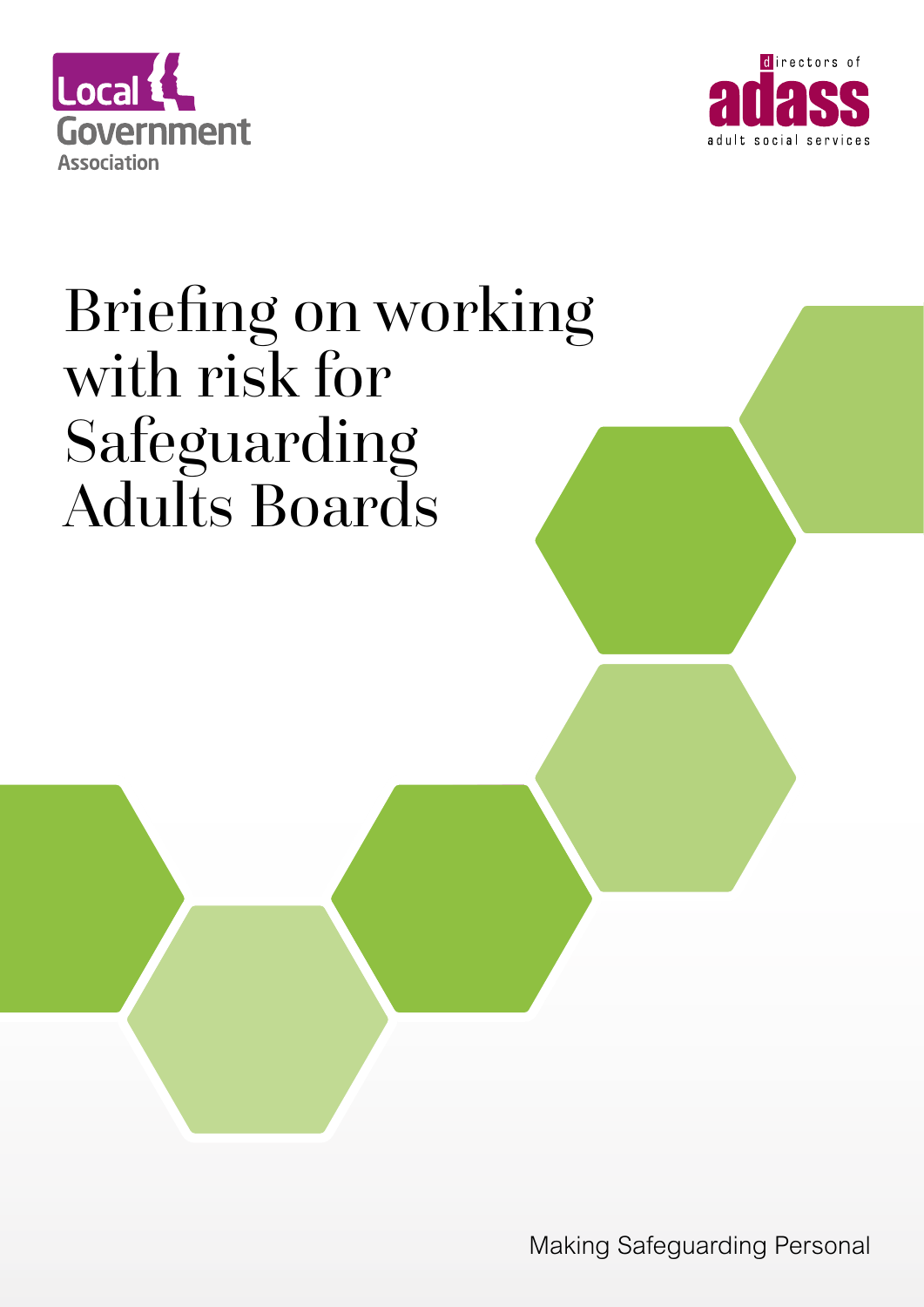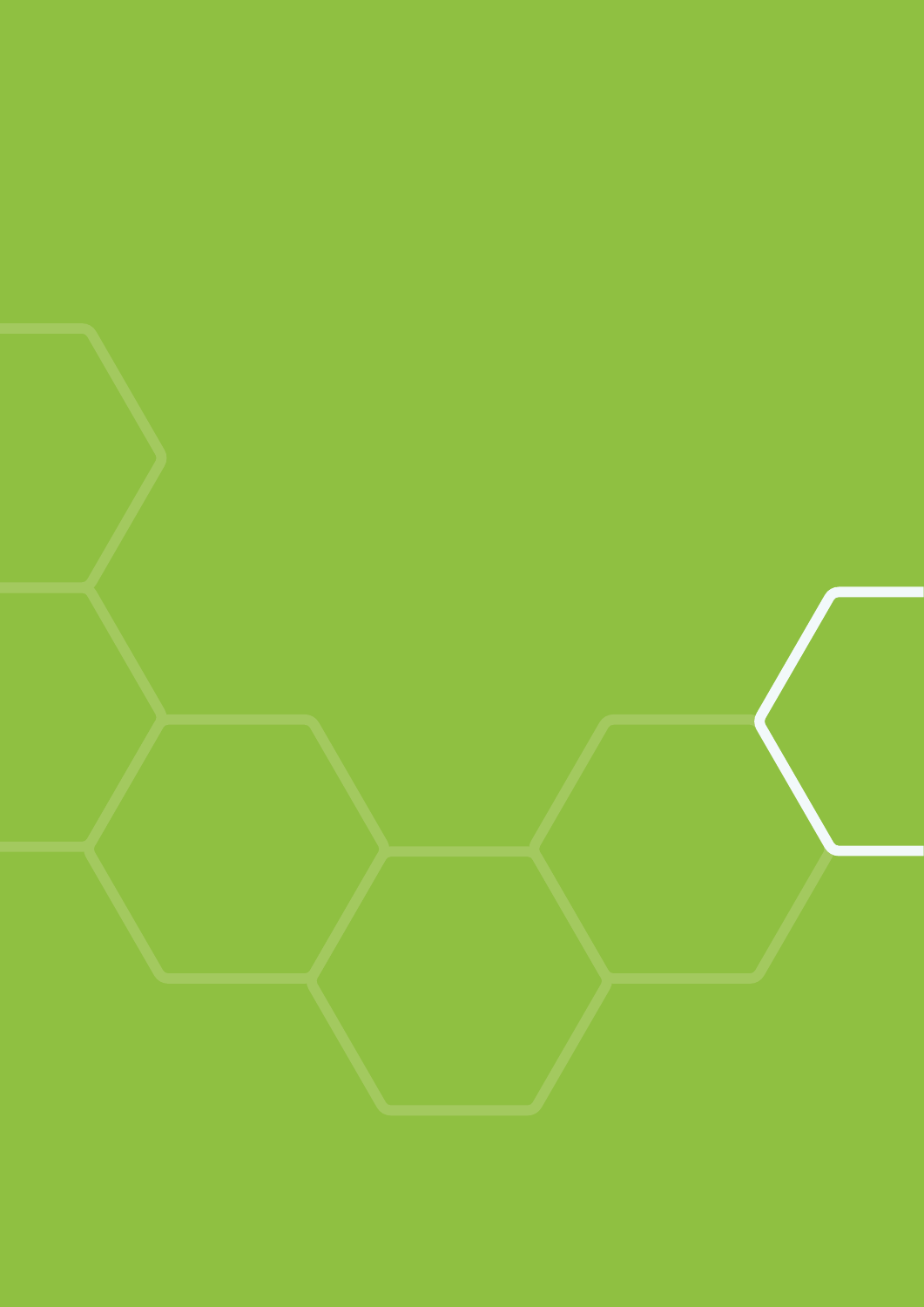# **Contents**

| 1. Introduction                                                                                                      | $\overline{4}$ |
|----------------------------------------------------------------------------------------------------------------------|----------------|
| 2. Rationale, background and context                                                                                 | 5              |
| 3. What must a SAB focus on in establishing partnership guidance<br>to support effective working with risk?          | 6              |
| 4 Summary of core ingredients for inclusion in risk guidance<br>(identified at risk workshops during April/May 2018) | $\overline{7}$ |
| 5 What did workshops (April/May 2018) emphasise as important?<br>How can this be implemented and supported?          | 11             |
| Appendix 1 – Links to a range of resources.                                                                          | 18             |
| Appendix 2 – Mind map                                                                                                | 20             |
| Acknowledgements                                                                                                     | 21             |
|                                                                                                                      |                |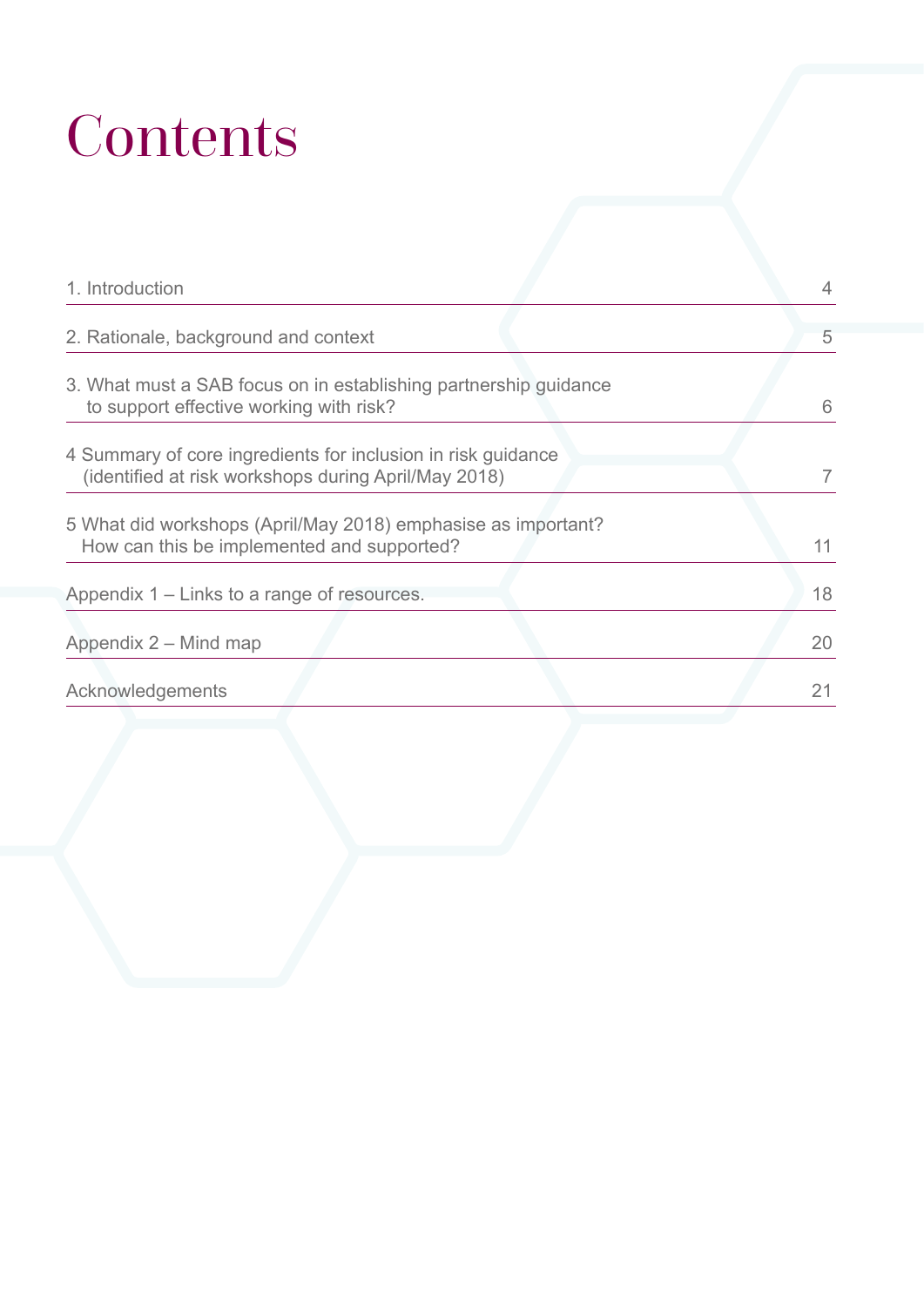## 1 Introduction

This briefing paper is produced by the Local Government Association (LGA) and the Association of Directors of Adult Social Services (ADASS) in collaboration with Making Connections, Isle of Wight Ltd. It is based on work at two LGA/ADASS workshops (facilitated by Making Connections in April/May 2018) on working with risk in the context of Making Safeguarding Personal. It draws on input at the workshops from over 100 representatives from Safeguarding Adults Boards (SABs). Examples of guidance on working with risk are highlighted in section 3 and in the footnotes. These are made available on the LGA website: [www.local.gov.uk/our-support/our-improvement](http://www.local.gov.uk/our-support/our-improvement-offer/care-and-health-improvement/making-safeguarding-personal/working-risk)[offer/care-and-health-improvement/making](http://www.local.gov.uk/our-support/our-improvement-offer/care-and-health-improvement/making-safeguarding-personal/working-risk)[safeguarding-personal/working-risk](http://www.local.gov.uk/our-support/our-improvement-offer/care-and-health-improvement/making-safeguarding-personal/working-risk)

## What is the purpose of this briefing and who is this for?

This paper is intended to provide support to SABs and partner organisations in producing and gaining a shared commitment to partnership guidance on working with risk and then supporting its implementation in front line practice.

It is not intended as guidance to prescribe exactly what must be done. Rather, it sets out core considerations identified at the workshops. Workshop participants established that "the range of responses to the same issues showed that different options are available. There is no value in a 'one size fits all' response. All sectors and organisations work to visions and values which embrace common themes that can support effective working with risk."

### Key message

There are fundamental requirements and principles for effective working with risk that are held in common across sectors and across existing risk guidance and frameworks. SABs must establish the common ground and build on this as a basis for their local guidance.

### Making Safeguarding Personal

The starting point for developing guidance and practice for working with risk must be a focus on the person. This briefing builds on key messages in the Making Safeguarding Personal (MSP) programme which highlight that the development of multi-agency working with risk is central to effective safeguarding.<sup>1</sup> The briefing paper draws on the MSP resources published in December 2017.<sup>2</sup>

The core resource for SABs (LGA/ADASS, 2017)<sup>3</sup> refers to key requirements:

- 'Agreed partnership principles for working with risk, positive risk taking and person-centred approaches. This gives permission to staff to work in risk enabling ways.'
- 'Front line staff [need] to have a clear framework within which to achieve a balance between wellbeing and safety. [SABs should] promote high level organisational support for personcentred outcomes focused working, linking training to strategic planning objectives.'
- 'SABs to seek assurance that risk aversion and paternalistic cultures are addressed'.

#### Key messages

Emphasise the importance of embracing positive risk taking and person-centred approaches.

High level organisational and partnership support and assurance are needed to address risk aversion and paternalistic cultures.

- 1 See Making Safeguarding Personal Temperature Check 2016; Making Safeguarding Personal 2014/15 - Evaluation report executive summary; Making Safeguarding Personal 2013-14 Executive Summary
- 2 [www.local.gov.uk/topics/social-care-health-and-integration/adult](http://www.local.gov.uk/topics/social-care-health-and-integration/adult-social-care/making-safeguarding-personal/resources)[social-care/making-safeguarding-personal/resources](http://www.local.gov.uk/topics/social-care-health-and-integration/adult-social-care/making-safeguarding-personal/resources)
- 3 [www.local.gov.uk/making-safeguarding-personal-safeguarding](http://www.local.gov.uk/making-safeguarding-personal-safeguarding-adults-boards)[adults-boards](http://www.local.gov.uk/making-safeguarding-personal-safeguarding-adults-boards)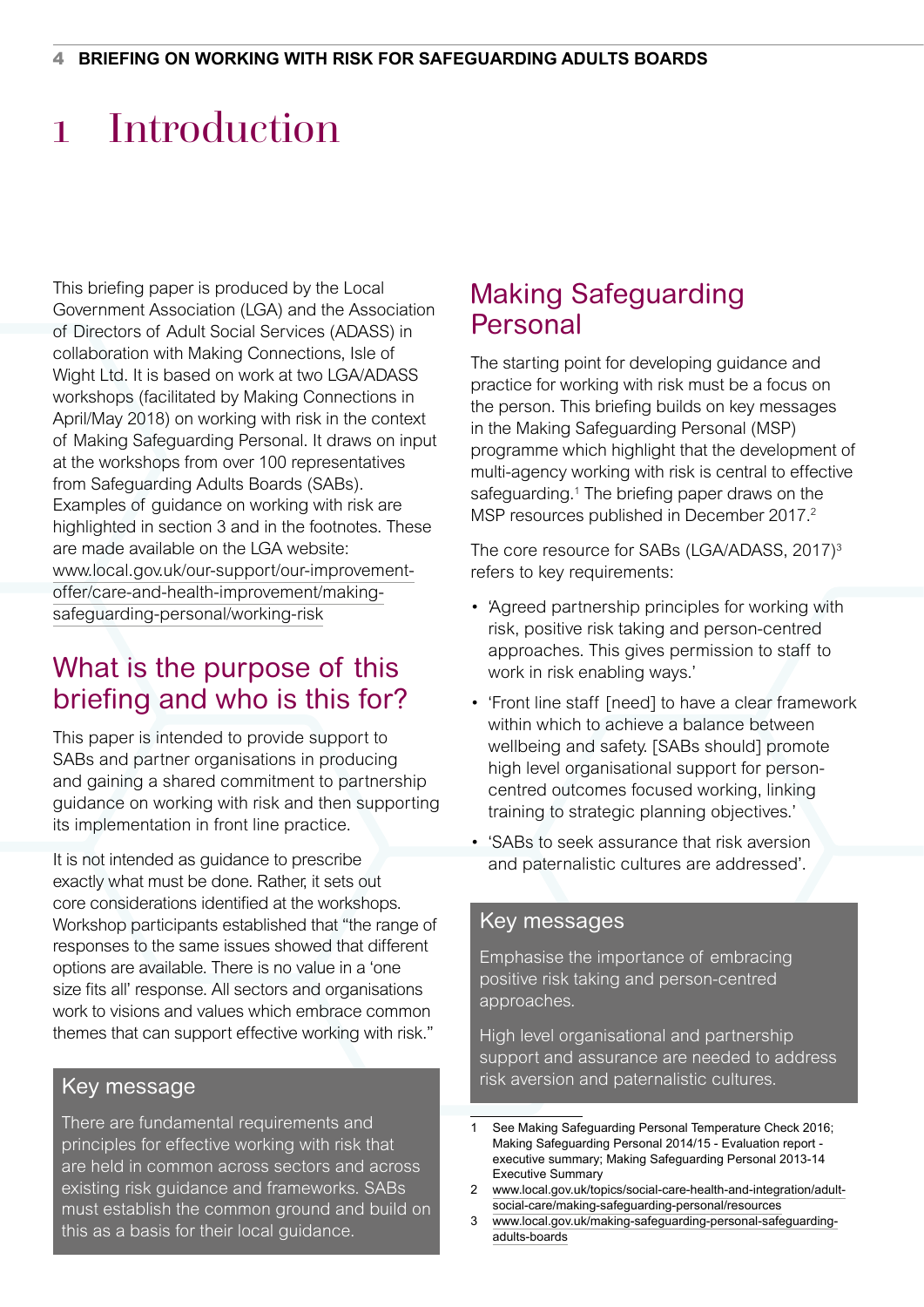## 2. Rationale, background and context

SAB support for and assurance on effective approaches to risk is important.

## The statutory framework

A focus on the outcomes people want and understanding what makes for wellbeing in their lives is central to the Care Act (2014). This means moving away from a focus on risk management from the perspective of organisations.

#### Key message

The aim should be to work with people to achieve their expressed outcomes; achieving the right balance between safety and wellbeing.

### The language of risk

'Risk' is often associated with potential harm. This needs to be addressed.

The LGA/ADASS workshops (during April/May 2018) generated comments including: 'Risk aversion closes your life down'; 'Stay safe – nothing happens!' Risk taking is enriching!'

### Key message

Guidance should recognise the positive contribution risk can make in people's lives. It needs to look at strengths in the person and their context; at what is to be gained for their wellbeing as well as what might go wrong.

### Responding to relevant research and Safeguarding Adults Reviews

A thematic review of Serious Case Reviews/ Safeguarding Adults Reviews (SCRs/SARs)

(Preston–Shoot, 2017) in the South West shows that 25 (96 per cent) of the SCRs and nine (82 per cent) of the SARs offer learning about risk assessment and management; the most common theme for learning about direct practice.<sup>4</sup>

Recent research on SARs relating to self-neglect draws attention to a range of issues, also raised in the risk workshops (April/May 2018). These apply to working with risk more generally and include (Summarised from Preston-Shoot, 2018)<sup>5</sup>:

Areas identified in research that need to be included in risk guidance:

- balancing autonomy and duty of care
- practice in the context of the Mental Capacity Act (MCA)
- person-centred, relationship based approaches
- the importance of multi-agency approaches and meetings (integrated responses, drawing on all available information, mutual understanding of what each player is/is able to contribute)
- information sharing
- consideration of all legal options that might support risk management plans
- the significance of the organisational contexts within which practitioners operate (workforce supported by workplace development).

Regional reviews of SCRs/SARs in the South West (Preston-Shoot, 2017)<sup>6</sup> and London (Braye and Preston-Shoot, 2017)<sup>7</sup> reflect similar priorities.

- 4 [http://ssab.safeguardingsomerset.org.uk/wp-content/uploads/SW-](http://ssab.safeguardingsomerset.org.uk/wp-content/uploads/SW-SCRs-SARs-Report-Final-Version-2017.pdf)[SCRs-SARs-Report-Final-Version-2017.pdf](http://ssab.safeguardingsomerset.org.uk/wp-content/uploads/SW-SCRs-SARs-Report-Final-Version-2017.pdf)
- 5 Preston-Shoot, M Journal of Adult Protection, Vol20 No 2 2018; Learning from safeguarding adult reviews on self-neglect: addressing the challenge of change
- 6 http://ssab.safeguardingsomerset.org.uk/wp-content/uploads/SW-SCRs-SARs-Report-Final-Version-2017.pdf
- Braye, S. and Preston-Shoot, M. (2017) Learning from Safeguarding Adult Reviews: A Report for the London Safeguarding Adults Board. London: London Safeguarding Adults Board. [http://londonadass.org.uk/wp-content/uploads/2014/12/](http://londonadass.org.uk/wp-content/uploads/2014/12/London-SARs-Report-Final-Version.pdf) [London-SARs-Report-Final-Version.pdf](http://londonadass.org.uk/wp-content/uploads/2014/12/London-SARs-Report-Final-Version.pdf)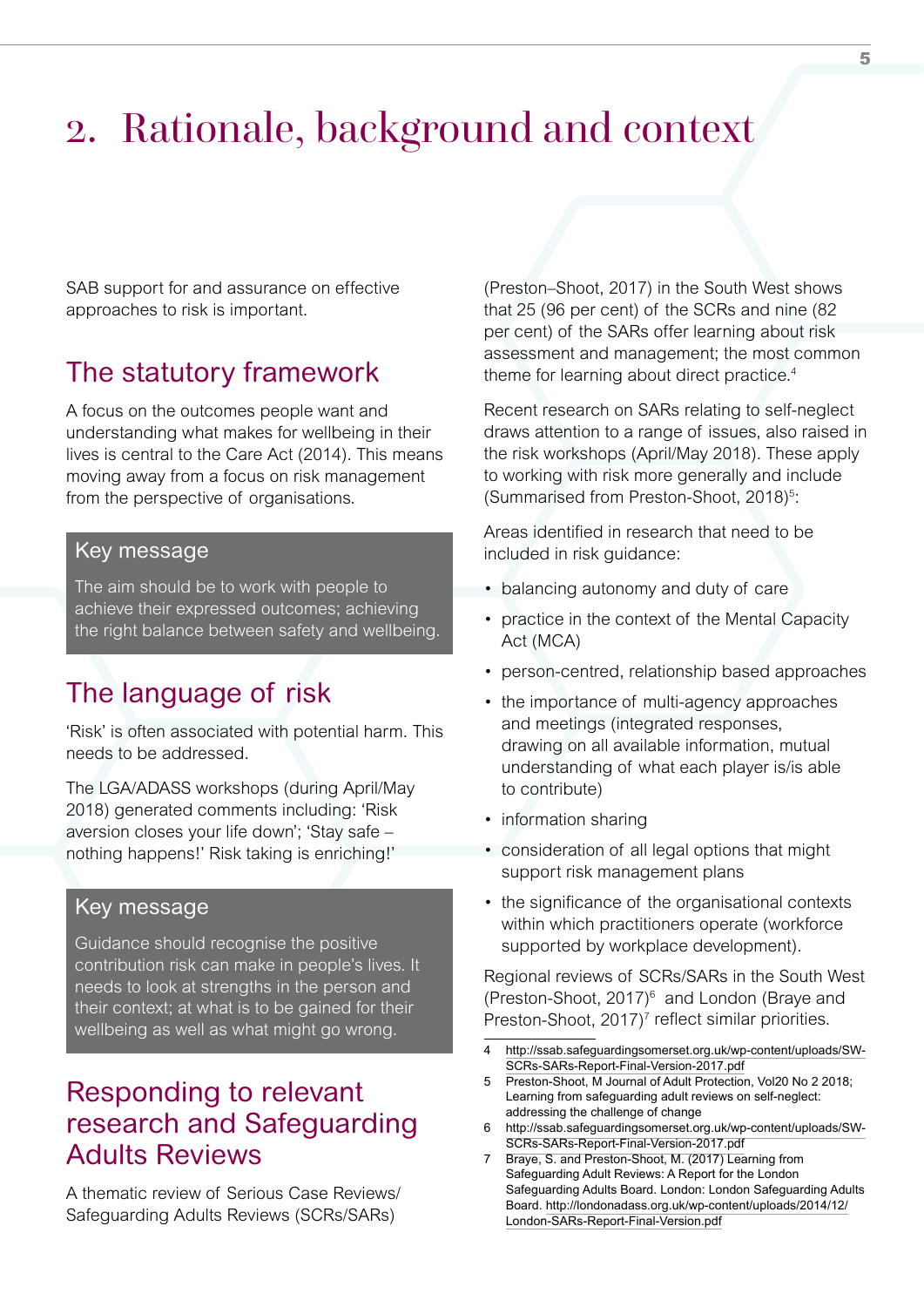## 3. What must a SAB focus on in establishing partnership guidance to support effective working with risk?

Alongside this briefing, examples of good practice guidance on working with risk were presented at the workshops in April/May 2018 and these offer support to SABs. These are from: Birmingham SAB, 2018);<sup>8</sup> Solihull SAB, ;<sup>9</sup> Southampton, Hampshire, Isle of Wight and Portsmouth LSABs (joint guidance), March 2016<sup>10</sup> and a risk framework (White and Lawson, 2018)<sup>11</sup> based on White E (2017.)<sup>12</sup>

They reflect necessary core ingredients. They include a range of approaches and emphases. All stress the importance of focusing on balancing wellbeing and safety for the person. They emphasise the six statutory principles for safeguarding adults from the Care and Support Statutory Guidance, Chapter 14 (Department of Health,  $2018$ <sup>13</sup>

The four essential steps for Making Safeguarding Personal (see diagram below) provide a framework within which core ingredients for risk guidance are presented in section 4. SABs and partner organisations need to take action under all of these steps.

In section 5, key messages are set out from the workshops (during April/May 2018) about what is important, along with signposting to relevant advice and suggestions, about how to support effective practice and implement the guidance.

Content in sections 4 and 5 is designed to support SAB action plans and self-audit with reference to resources set out in appendix 1.

A mind map produced following the risk workshops in April / May 2018 is provided alongside this briefing in PowerPoint format (to assist accessibility) and is highlighted in appendix 2.

**Leading MSP, including defining & embedding principles and measuring effectiveness**

**Supporting and developing the workforce**

**Early intervention, prevention and engaging with people**

**Engaging across organisations in MSP**

The MSP resources (December 2017) set out essential steps for SABs for **Making Safeguarding Personal** under four key headings

8 Birmingham SAB, 2018, Risk and Safeguarding Adults with Care and Support Needs; Birmingham Safeguarding Adults Board Position Statement and Guidance, [www.bsab.org/professionals/](http://www.bsab.org/professionals/policy-procedures-and-guidance/risk-enablement/) [policy-procedures-and-guidance/risk-enablement/](http://www.bsab.org/professionals/policy-procedures-and-guidance/risk-enablement/)

- [www.local.gov.uk/sites/default/files/documents/1%29%20](http://www.local.gov.uk/sites/default/files/documents/1%29%20Solihull%20SG%20risk%20screening%20tool.pdf) [Solihull%20SG%20risk%20screening%20tool.pdf](http://www.local.gov.uk/sites/default/files/documents/1%29%20Solihull%20SG%20risk%20screening%20tool.pdf)
- 10 Southampton; Hampshire; Isle of Wight and Portsmouth LSABs (March 2016) 4 LSAB Multiagency Risk Management Framework [www.hampshiresab.org.uk/wp-content/uploads/Multi-Agency-Risk-](http://www.hampshiresab.org.uk/wp-content/uploads/Multi-Agency-Risk-Management-Framework-16-02-16.pdf)[Management-Framework-16-02-16.pdf](http://www.hampshiresab.org.uk/wp-content/uploads/Multi-Agency-Risk-Management-Framework-16-02-16.pdf)
- 11 White, E and Lawson, J. A Framework for Understanding and Responding to Risk [www.local.gov.uk/sites/default/](http://www.local.gov.uk/sites/default/files/documents/1%29%20A%20framework%20for%20understanding%20and%20responding%20to%20risk.pdf) [files/documents/1%29%20A%20framework%20for%20](http://www.local.gov.uk/sites/default/files/documents/1%29%20A%20framework%20for%20understanding%20and%20responding%20to%20risk.pdf) [understanding%20and%20responding%20to%20risk.pdf](http://www.local.gov.uk/sites/default/files/documents/1%29%20A%20framework%20for%20understanding%20and%20responding%20to%20risk.pdf)
- 12 White, E (2017) Assessing and Responding to Risk, in, Cooper, A and White E (eds) Safeguarding Adults under the Care Act, Jessica Kingsley Publishers
- 13 Department of Health, 2018 Care and Support Statutory Guidance, Chapter 14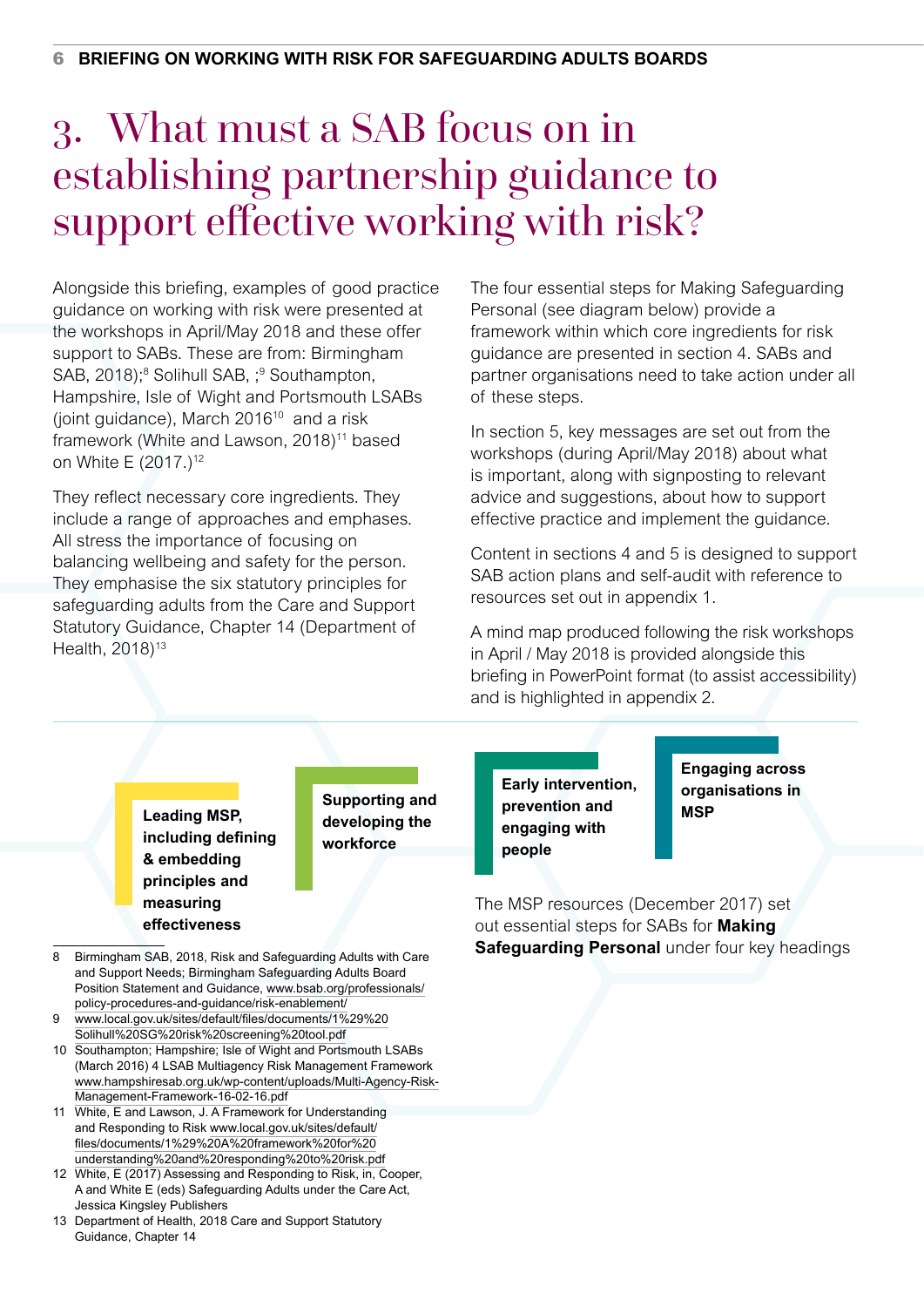## 4 Summary of core ingredients for inclusion in risk guidance (identified at risk workshops during April/May 2018)

| <b>Making Safeguarding</b> |
|----------------------------|
| <b>Personal requires a</b> |
| focus on $14$              |

**What needs to be included in partnership risk guidance?**

## Step 1: leadership within clear principles (including measuring effectiveness)

**Leadership within the principles set down in statutory guidance** A clear reflection of core principles and values that all partners sign up to and against which all can be held to account. There needs to be a shared culture that supports risk enablement. The principles should include: A human rights approach – promoting human rights, rather than solely a protective approach; Making Safeguarding Personal – putting the person at the centre, empowering and working in partnership with them; The wellbeing principle – a focus on wellbeing alongside safety, making sure the different dimensions of risk are embraced. ('I feel safe and in control of my life'); Application of all the principles of the Mental Capacity Act (MCA 2005); and Application of the six statutory principles for Safeguarding Adults (Department of Health, 2018)<sup>15xii</sup>.

<sup>14</sup> [www.local.gov.uk/topics/social-care-health-and-integration/adult-social-care/making-safeguarding-personal/resources](http://www.local.gov.uk/topics/social-care-health-and-integration/adult-social-care/making-safeguarding-personal/resources)

<sup>15</sup> Department of Health, 2018 Care and Support Statutory Guidance, Chapter 14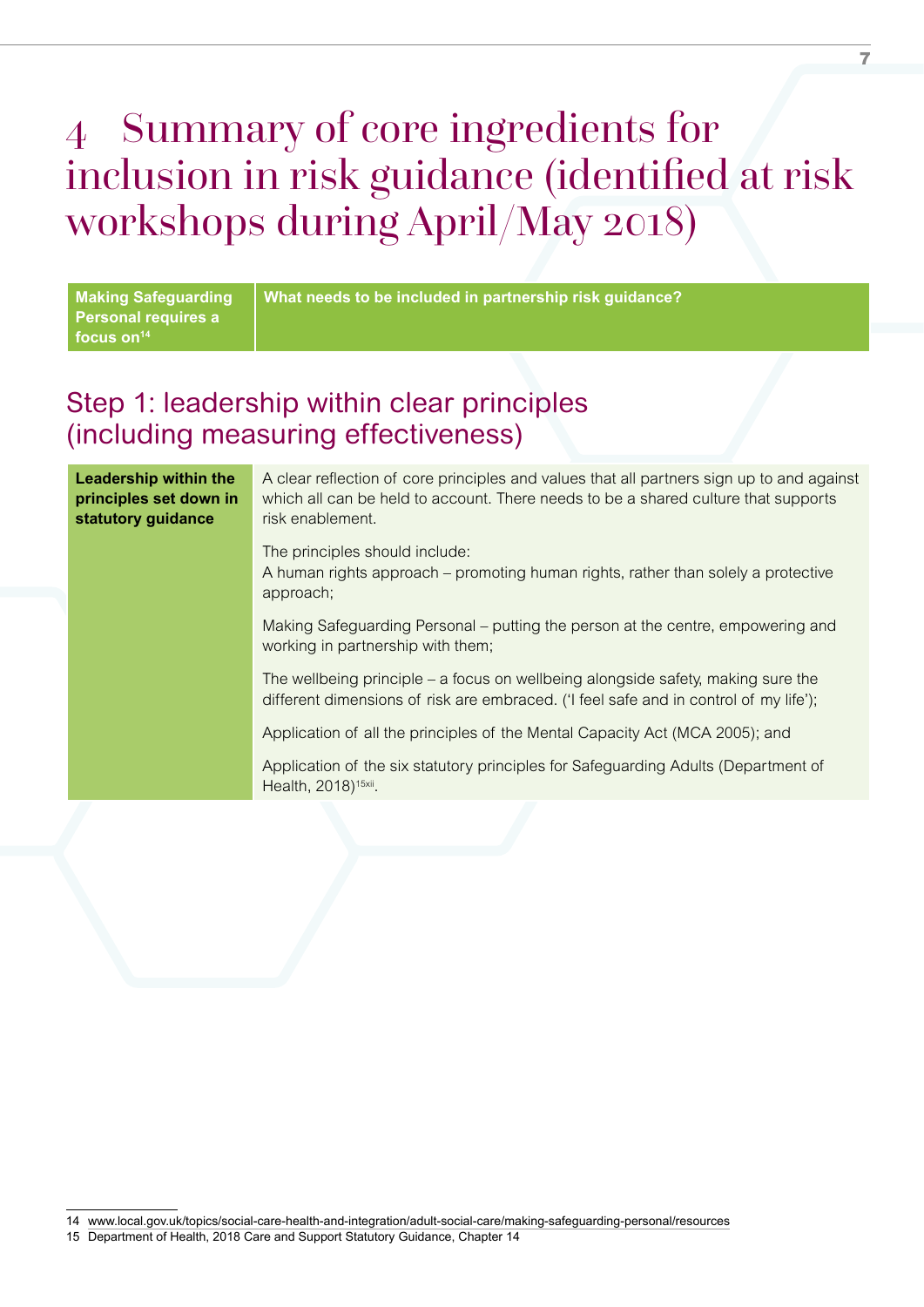| <b>Leadership and</b><br>culture shift | The SAB and partner organisations must provide the necessary context for effective<br>working with risk in front line practice. This includes an emphasis on the importance<br>of, and support for, a culture of positive risk taking that helps practitioners to work in<br>risk enabling ways, where the person is 'at the centre.' It includes leadership and a<br>culture that supports front line staff in balancing sometimes conflicting principles (for<br>example empowerment and protection).                                                                                                                    |
|----------------------------------------|----------------------------------------------------------------------------------------------------------------------------------------------------------------------------------------------------------------------------------------------------------------------------------------------------------------------------------------------------------------------------------------------------------------------------------------------------------------------------------------------------------------------------------------------------------------------------------------------------------------------------|
|                                        | Transparency about principles and underlining the need to maintain the profile of<br>these core principles. Strong leadership, support and mutual challenge across<br>the SAB and partner organisations which should review the extent to which these<br>principles are evidenced in front line practice.                                                                                                                                                                                                                                                                                                                  |
|                                        | Support for a learning culture and a 'no blame' culture. This includes empowering staff<br>to work in risk enabling ways. This should be reinforced in communications with front line<br>staff. These should openly support staff who have made and documented transparent<br>and defensible decisions, even where these do not go to plan. There must be clear<br>acceptance that there is responsibility at organisational level not just with front line staff.<br>These messages should also be communicated to stakeholders and residents.                                                                            |
|                                        | An emphasis on quality of approach rather than process, recognising that there is<br>responsibility for this at every level. (The SAB can refer to the principle of defensible<br>decision making, which is set out in examples of guidance cited in this briefing, for<br>example, White and Lawson, 2018. <sup>16</sup>                                                                                                                                                                                                                                                                                                  |
|                                        | Transparency in balancing legal responsibilities, priorities and duties of<br>organisations with the outcomes that individuals want and this should be promoted in<br>communications and recorded in case notes.                                                                                                                                                                                                                                                                                                                                                                                                           |
| <b>Measuring</b><br>effectiveness      | There should be a statement about how risk work is integrated into the SAB quality<br>assurance framework, including qualitative and quantitative assurance. For example:<br>case studies, audit tools and data; making use of the Making Safeguarding Personal<br>Outcomes Framework, (2018). <sup>17</sup> Provide mechanisms for assurance in the form of<br>partners' self-assessments on safeguarding adults and mutual challenge of this at<br>SAB level. Seek feedback from staff and service users and review practice alongside<br>service users, families and carers; using this feedback to inform improvement. |
|                                        |                                                                                                                                                                                                                                                                                                                                                                                                                                                                                                                                                                                                                            |

<sup>16</sup> White, E and Lawson, J. A Framework for Understanding and Responding to Risk [www.local.gov.uk/sites/default/files/documents/1%29%20](http://www.local.gov.uk/sites/default/files/documents/1%29%20A%20framework%20for%20understanding%20and%20responding%20to%20risk.pdf) [A%20framework%20for%20understanding%20and%20responding%20to%20risk.pdf](http://www.local.gov.uk/sites/default/files/documents/1%29%20A%20framework%20for%20understanding%20and%20responding%20to%20risk.pdf)

<sup>17</sup> ADASS, LGA, RiPFA, Institute of Public Care, May 2018, Making Safeguarding Personal Outcomes Framework [www.local.gov.uk/sites/default/files/documents/msp-outcomes-framework-final-report-may-2018.pdf](http://www.local.gov.uk/sites/default/files/documents/msp-outcomes-framework-final-report-may-2018.pdf)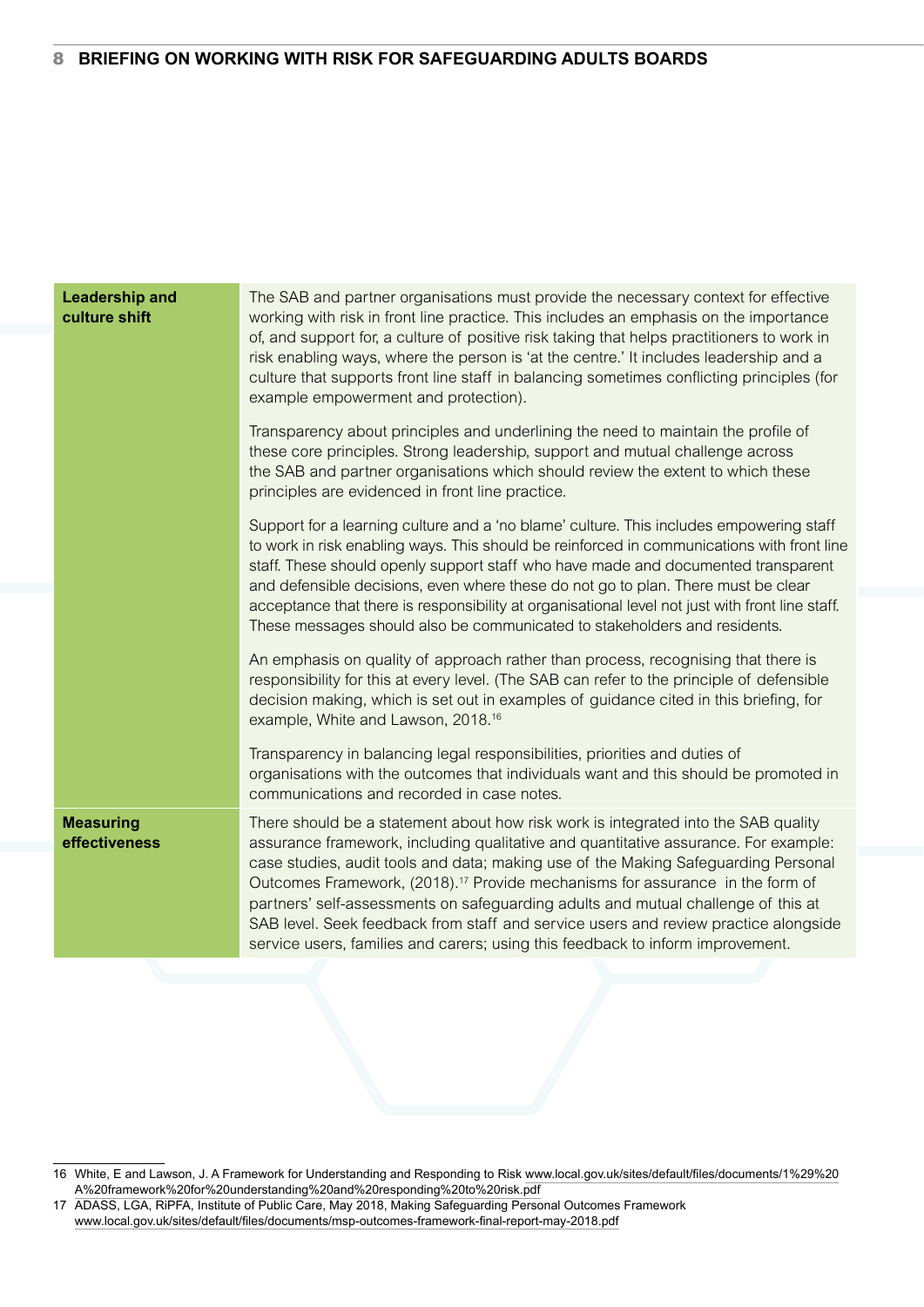## Step 2: Supporting and developing the workforce

| <b>Support and development</b><br>of the workforce | Emphasis on supporting and developing the workforce in fundamental principles<br>and values in developing their approach to risk. (In risk guidance; in all aspects of<br>learning and development). |
|----------------------------------------------------|------------------------------------------------------------------------------------------------------------------------------------------------------------------------------------------------------|
|                                                    | Underline the crucial links between workforce development and organisational<br>context/leadership in order to support the necessary culture and practice change.                                    |
|                                                    | Promote the use of research and practice experience to inform development and<br>support of staff in their approach to risk and improvement in practice.                                             |
|                                                    | Promote the use of tools to support front line practice that are a means for<br>considering risk alongside people, not an end in themselves (see White, 2017,<br>p117). <sup>18</sup>                |
|                                                    | Promote legal literacy as a priority and support a view that front line staff should<br>have direct access to legal advice when working with risk in complex scenarios.                              |
|                                                    | Be clear about information sharing (towards a shared understanding of risk) in the<br>guidance. Support staff in understanding this in practice.                                                     |
|                                                    | Indicate the importance of multi-agency development opportunities to support<br>holistic practice regarding risk.                                                                                    |
|                                                    | Indicate the importance of competent practice in applying the Mental Capacity Act<br>and core principles.                                                                                            |
|                                                    | Support the need for clear escalation policies, ensuring that staff know how and<br>when to access management support.                                                                               |
|                                                    |                                                                                                                                                                                                      |

<sup>18</sup> White, E (2017) Assessing and Responding to Risk, in, Cooper, A and White E (eds) Safeguarding Adults under the Care Act, Jessica Kingsley Publishers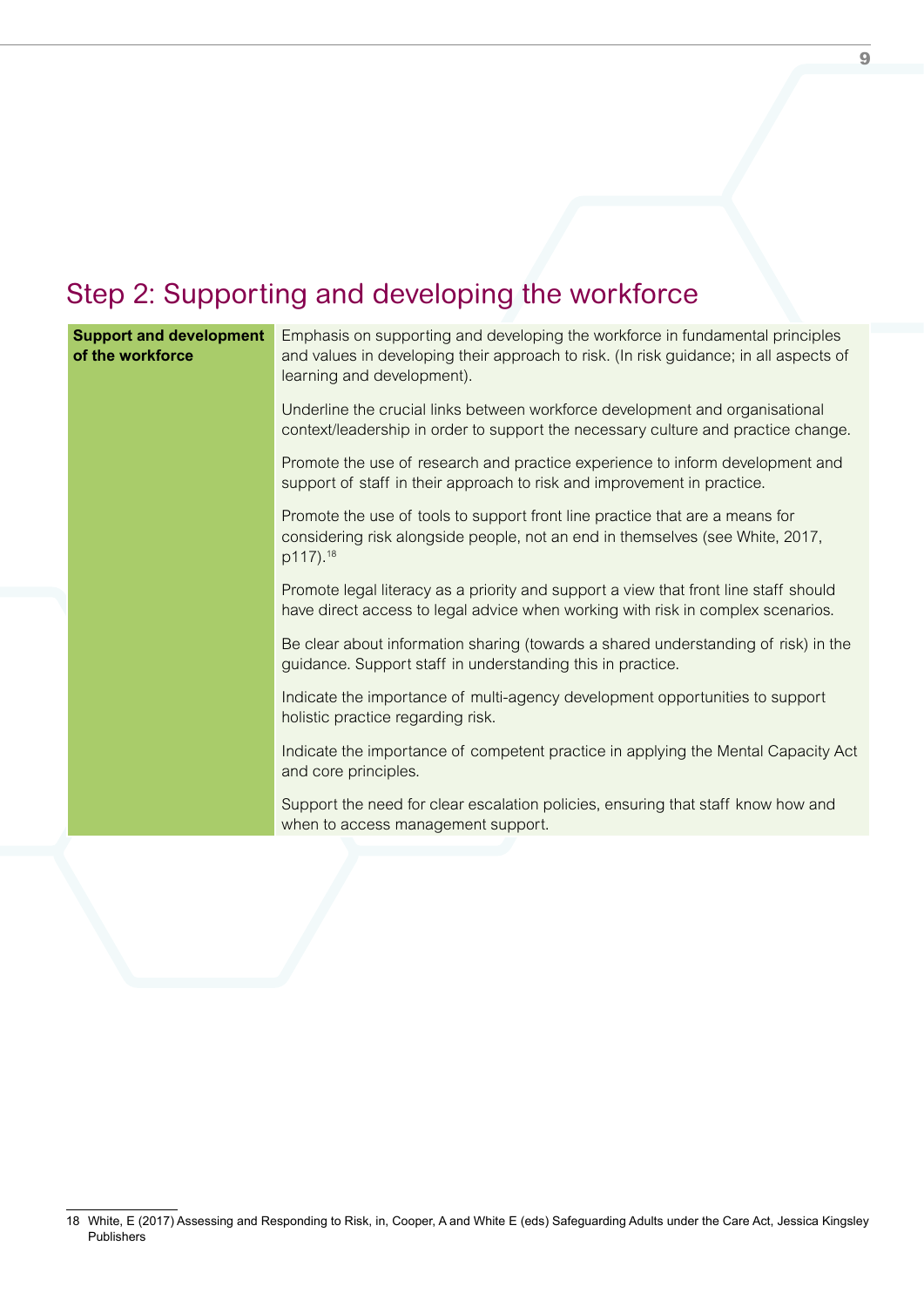## Step 3: a focus on early intervention/prevention and on engaging with people

**Early intervention and prevention... including engaging with people** Reference to the significant prevention and early intervention area of the SAB's responsibilities. Acknowledgement that successful prevention of risk starts ahead of section 42 enquiries, when concerns are raised. Risk guidance should include engaging with people and communities to co-produce support for the person at risk, where it is needed. A focus on empowerment in the context of prevention; supporting people to themselves become more resilient and avert risks or recognise them early on. SABs need to listen to and engage with staff, local residents and communities, integrating their needs and priorities into the risk guidance and into the ongoing development of practice and responses. This should start at the stage of coproduction of the guidance. (See for example, Birmingham SAB, 2018).19

## Step 4: a focus on engaging with organisations across the partnership

| <b>Engaging with</b><br>organisations across<br>the partnership | Bring together different perspectives: 'what can we all agree on?' Identify shared<br>principles across the partnership as a basis for the guidance. Start with core values<br>and principles. (See step 1). |
|-----------------------------------------------------------------|--------------------------------------------------------------------------------------------------------------------------------------------------------------------------------------------------------------|
|                                                                 | Establish the importance of clear and shared accountability across the SAB<br>partnership: of mutual understanding of what each partner can contribute and<br>who will take the lead in any given situation. |
|                                                                 | Be clear that multi agency support must be organised in such a way that the<br>individual is not overwhelmed with too many people being directly involved with<br>them.                                      |
|                                                                 | Value the contributions and inclusion of all SAB partners, including front line<br>provider staff and those working and volunteering in the voluntary and community<br>sector.                               |
|                                                                 | Be clear that when working with risk, true partnership maximises impact. Emphasise<br>how it does this.                                                                                                      |
|                                                                 | Provide clarity about sharing information regarding risk for front line staff and<br>volunteers.                                                                                                             |

<sup>19</sup> Birmingham SAB, 2018, Risk and Safeguarding Adults with Care and Support Needs; Birmingham Safeguarding Adults Board Position Statement and Guidance, [www.bsab.org/professionals/policy-procedures-and-guidance/risk-enablement](http://www.bsab.org/professionals/policy-procedures-and-guidance/risk-enablement)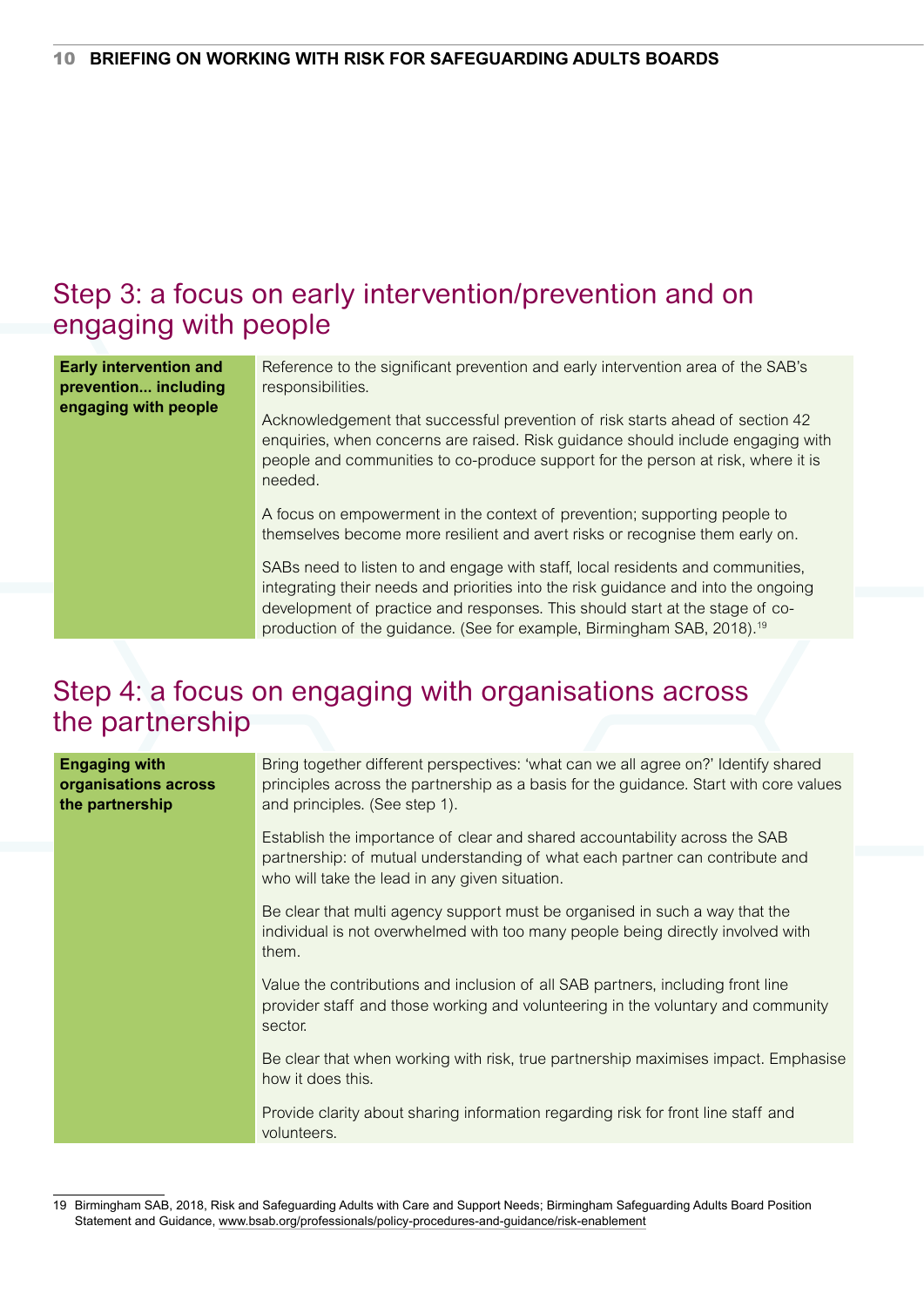## 5 What did workshops (April/May 2018) emphasise as important? How can this be implemented and supported?

## In the context of leadership and workforce support and development:

| <b>What's important?</b>                                                                                            | <b>Outcome</b>                                                                                                                                                            | What will help to support this?                                                                                                      |
|---------------------------------------------------------------------------------------------------------------------|---------------------------------------------------------------------------------------------------------------------------------------------------------------------------|--------------------------------------------------------------------------------------------------------------------------------------|
| Putting core principles into practice                                                                               | SAB members understand how to<br>translate principles into practice.<br>The SAB seeks assurance of and<br>supports putting principles into<br>practice at the front line. | Use of audio visual (AV) resources<br>highlighted in appendix 1(i and ii).                                                           |
|                                                                                                                     |                                                                                                                                                                           | Promote the MSP resource for<br>SABs <sup>20</sup> and, in particular, the tools<br>set out in appendix 2 and 3 of that<br>resource. |
|                                                                                                                     |                                                                                                                                                                           | Promote the Making it Real<br>guidance (see Appendix 1,i).                                                                           |
| Balancing in front line practice<br>sometimes conflicting principles                                                | Front line staff are supported in<br>balancing principles (for example,<br>empowerment and protection).                                                                   | Refer to support offered in existing<br>examples of SAB risk guidance<br>(listed in section 3 of this briefing).                     |
|                                                                                                                     |                                                                                                                                                                           | See appendix 1 (v). Refer to<br>research on working with Self<br>Neglect, including SARs on self-<br>neglect. <sup>21</sup>          |
| Improve connections and<br>communication between the SAB                                                            | The SAB understands what is<br>happening to the person and to                                                                                                             | First-hand accounts, case audits,<br><b>SARs</b>                                                                                     |
| and service users and frontline<br>practitioners                                                                    | practitioners.                                                                                                                                                            | Reference to the MSP resource<br>'Supporting increased involvement<br>of Service Users' (Dec 2017) (see<br>appendix 1, vi).          |
| Lead organisations in responding<br>to these messages from staff and<br>service users                               | People's experiences are different<br>because the SAB responds to what<br>they say.                                                                                       | Direct communication (service<br>users and staff) to and from the<br>SAB.                                                            |
| Encourage and support<br>opportunities at every level for open                                                      | Transparency is promoted.                                                                                                                                                 | Critical reflection; supervision;<br>audit; Serious Incident Learning;                                                               |
| discussion of risk                                                                                                  | Learning culture is fostered.<br>Mistakes are learnt from.                                                                                                                | appreciative inquiry; sharing good<br>news stories.                                                                                  |
| Assurance that organisational<br>risks are openly recorded in risk<br>assessments alongside risks to<br>individuals | Challenge is possible (including<br>from service users, carers and<br>families) where it is required.                                                                     | See for example Islington<br>Safeguarding Adults Board, 2016,<br>SCR BB/CC. <sup>22</sup>                                            |

20 [www.local.gov.uk/making-safeguarding-personal-safeguarding-adults-boards](http://www.local.gov.uk/making-safeguarding-personal-safeguarding-adults-boards)

21 Preston-Shoot, M Journal of Adult Protection, Vol20 No 2 2018; Learning from safeguarding adult reviews on self-neglect: addressing the challenge of change

22 Islington Safeguarding Adults Board (2016) Safeguarding Adults Review in respect of the care and support of two adults Ms BB and Ms CC. Ms BB died in October 2015. Abridged Report [www.islington.gov.uk/~/media/sharepoint-lists/public-records/healthandsocialcare/information/gu](http://www.islington.gov.uk/~/media/sharepoint-lists/public-records/healthandsocialcare/information/guidance/20162017/20170308sarabridgedreportmsbbandmsccfeb2017.pdf) [idance/20162017/20170308sarabridgedreportmsbbandmsccfeb2017.pdf](http://www.islington.gov.uk/~/media/sharepoint-lists/public-records/healthandsocialcare/information/guidance/20162017/20170308sarabridgedreportmsbbandmsccfeb2017.pdf)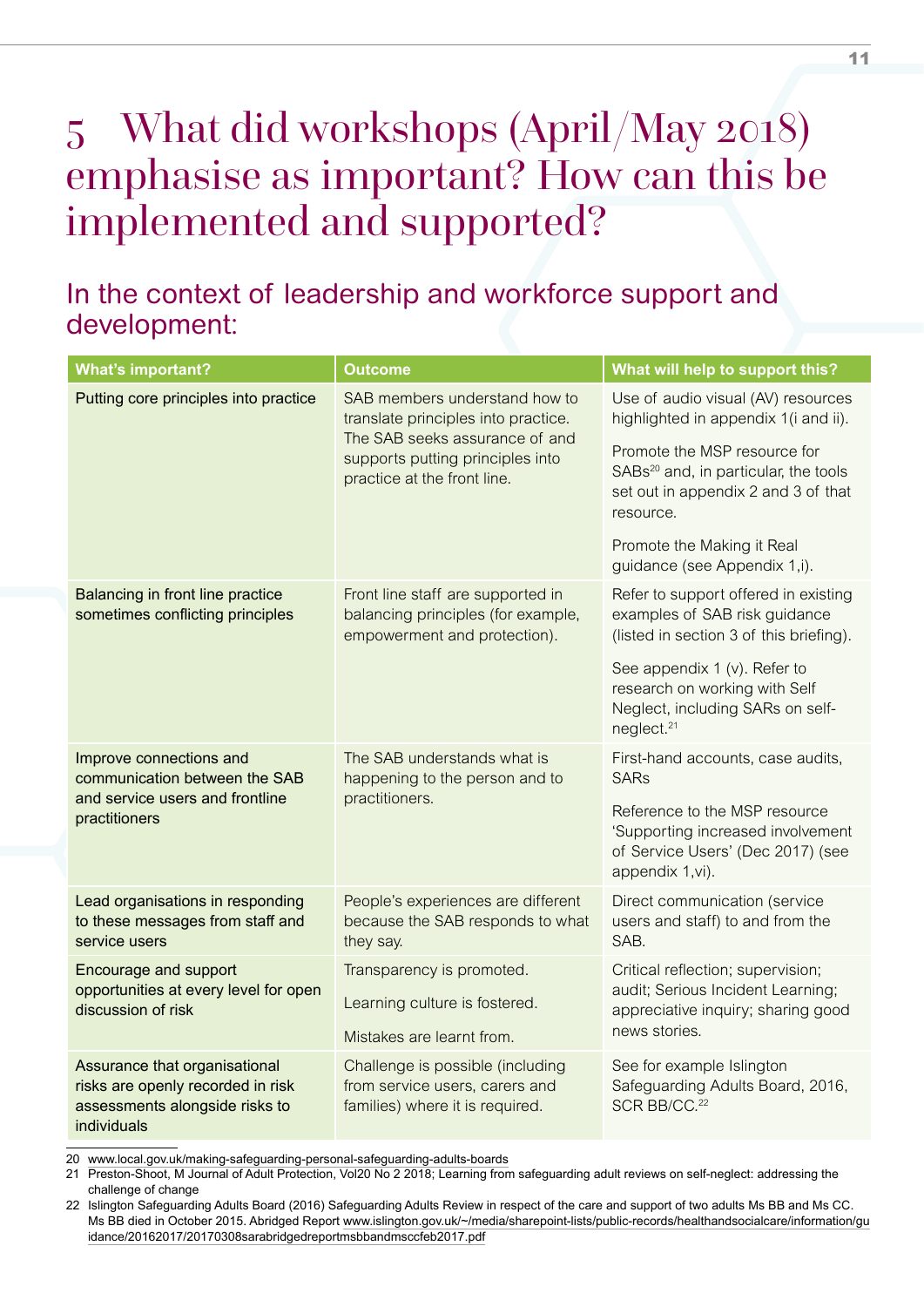| <b>What's important?</b>                                                                                                             | <b>Outcome</b>                                                                                                                                                                         | What will help to support this?                                                                                                                                                                                                                                                                                                                                                                                                                                                                                                                                       |
|--------------------------------------------------------------------------------------------------------------------------------------|----------------------------------------------------------------------------------------------------------------------------------------------------------------------------------------|-----------------------------------------------------------------------------------------------------------------------------------------------------------------------------------------------------------------------------------------------------------------------------------------------------------------------------------------------------------------------------------------------------------------------------------------------------------------------------------------------------------------------------------------------------------------------|
| The organisational context for<br>effective front line practice                                                                      | There is shared understanding<br>across the SAB of what that context<br>needs to provide. There is mutual<br>challenge across partners.                                                | Use SAB challenge events based<br>on organisations' self-audits, as<br>well as case audits/discussions to<br>support review and challenge. (See<br>for example, NHS London, 2013) <sup>23</sup>                                                                                                                                                                                                                                                                                                                                                                       |
| Making the links between risk<br>guidance based on this briefing and<br>core business/all aspects of delivery<br>of care and support | Risk is understood by all<br>organisations who work with people<br>with care and support needs as<br>a result of the work of the SAB.<br>They make relevant links to core<br>business. | For example, links might include:<br>• Care Quality Commision (CQC)<br>and clinical commissioning<br>groups (CCGs) commissioning<br>intentions include this<br>model when inspecting and<br>commissioning services<br>• incident and complaints<br>management<br>• learning in higher education<br>establishments.                                                                                                                                                                                                                                                    |
| Assurance and measuring<br>effectiveness of approaches to<br>working with risk                                                       | There is emphasis on defensible<br>decision making and quality of<br>approach in all work carried out by<br>members of the SAB.                                                        | SABs should make use of the<br>Making Safeguarding Personal<br>Outcomes Framework, published<br>in 2018, to support collection of<br>information on working with risk.<br>The outcomes framework https://<br>www.local.gov.uk/sites/default/<br>files/documents/msp-outcomes-<br>framework-final-report-may-2018.<br>pdf (May 2018) includes the<br>following question. SABs should<br>choose to request this information:<br>'To what extent was the individual or<br>individual's representative involved<br>in understanding and responding to<br>levels of risk?' |
| Assurance directly informs<br>improvement                                                                                            | Assurance directly supports staff<br>and their development and feeds<br>into practice improvement.                                                                                     | Include and promote case studies<br>and audit processes as ways in<br>which to directly involve staff and<br>support practice development.                                                                                                                                                                                                                                                                                                                                                                                                                            |
| Learning from best practice and<br>good news stories                                                                                 | Good new stories/good<br>practice examples that highlight<br>personalised practice and positive<br>approaches to risk are shared and<br>influence practice.                            | Use AV resources and case studies<br>in appendix 1 (iii and $v$ ).<br>Promote reflective practice<br>opportunities.                                                                                                                                                                                                                                                                                                                                                                                                                                                   |

23 NHS London, March 2013, London-wide Overview Report from the 2012 Safeguarding Adults At Risk Self-Assessment Assurance Framework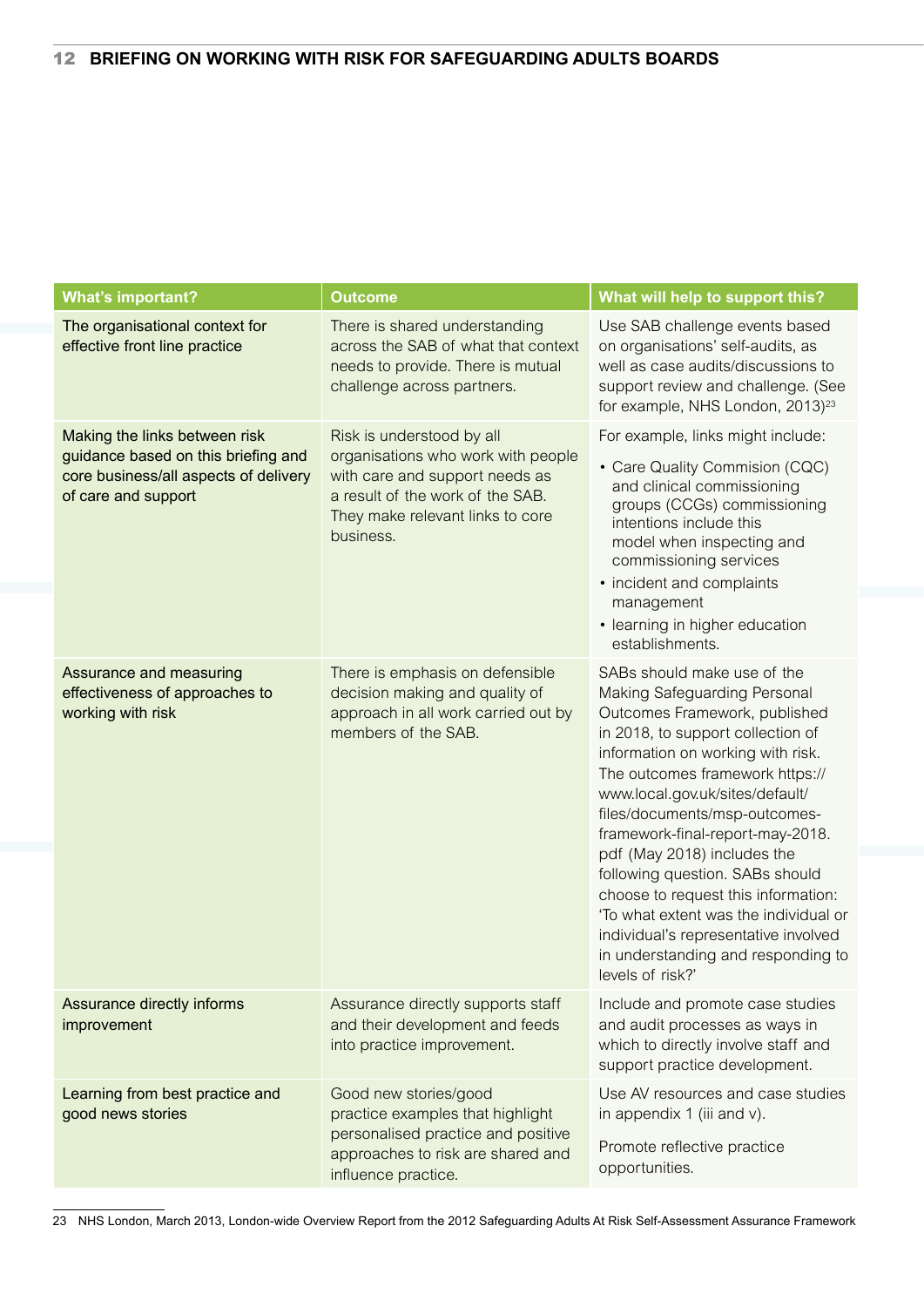| <b>What's important?</b>                                                                                                      | <b>Outcome</b>                                                                                                                                                                | What will help to support this?                                                                                                                                                                                                                                                                                                                 |
|-------------------------------------------------------------------------------------------------------------------------------|-------------------------------------------------------------------------------------------------------------------------------------------------------------------------------|-------------------------------------------------------------------------------------------------------------------------------------------------------------------------------------------------------------------------------------------------------------------------------------------------------------------------------------------------|
| Emphasis on tools, not as an end<br>in themselves, but as supporting<br>people to make decisions about risk<br>in their lives | Tools reflect core principles and<br>there is an emphasis on the person<br>at the centre being involved in using<br>them.                                                     | Use examples of tools highlighted<br>in this guidance as a basis to<br>develop and implement local tools.<br>(Examples from existing SAB risk<br>guidance, see section 3) and in<br>appendix 1, ii.                                                                                                                                             |
| A learning culture and SARS<br>informing development of staff and<br>practice                                                 | The SAB brings SARs to the<br>attention of the partnership and<br>makes these 'come alive' for staff.                                                                         | Use resources in appendix 1 v and<br>SARs referenced in the footnotes in<br>this briefing. Establish case studies<br>for staff development from SARs.                                                                                                                                                                                           |
| The MCA is applied really well in<br>practice                                                                                 | Staff understand how MCA<br>principles work in practice. There<br>is evidence in case audit that the<br>MCA principles are applied in<br>working with risk.                   | Make use of, for example, resources<br>set out in Appendix 1 iii, as well<br>as relevant range of SARs/SCRs<br>including Ms ZZ SCR, Camden,<br>$2015)^{24}$ Have a focus on questions<br>on MCA (2005) which are included<br>in SAB self-assessment assurance<br>frameworks (See for example, NHS<br>London, 2013, standard 2.5). <sup>25</sup> |
| Multi-agency development<br>opportunities                                                                                     | There is holistic, joined up practice;<br>mutual understanding of roles<br>across the partnership. There is<br>evidence in case audit that joined<br>up working is happening. | Joint training; shadowing across<br>organisations to promote mutual<br>familiarity of roles.                                                                                                                                                                                                                                                    |
| Develop risk practice in the context<br>of learning and research on working<br>with self-neglect                              | Learning from SARs and research <sup>26</sup><br>on self neglect is embedded in<br>guidance and practice on working<br>with risk.                                             | Highlight the importance of<br>developing aspects of practice in<br>this context, including: exercising<br>professional curiosity; compassion,<br>persistence; being proactive<br>especially where it is challenging<br>to engage with people and where<br>support is declined.                                                                 |

<sup>24</sup> Camden Safeguarding Adults Partnership Board, July 2015; Serious Case Review in respect of ZZ

<sup>25</sup> NHS London, March 2013, London-wide Overview Report from the 2012 Safeguarding Adults At Risk Self-Assessment Assurance Framework 26 Preston-Shoot, M Journal of Adult Protection, Vol20 No 2 2018; Learning from safeguarding adult reviews on self-neglect: addressing the

challenge of change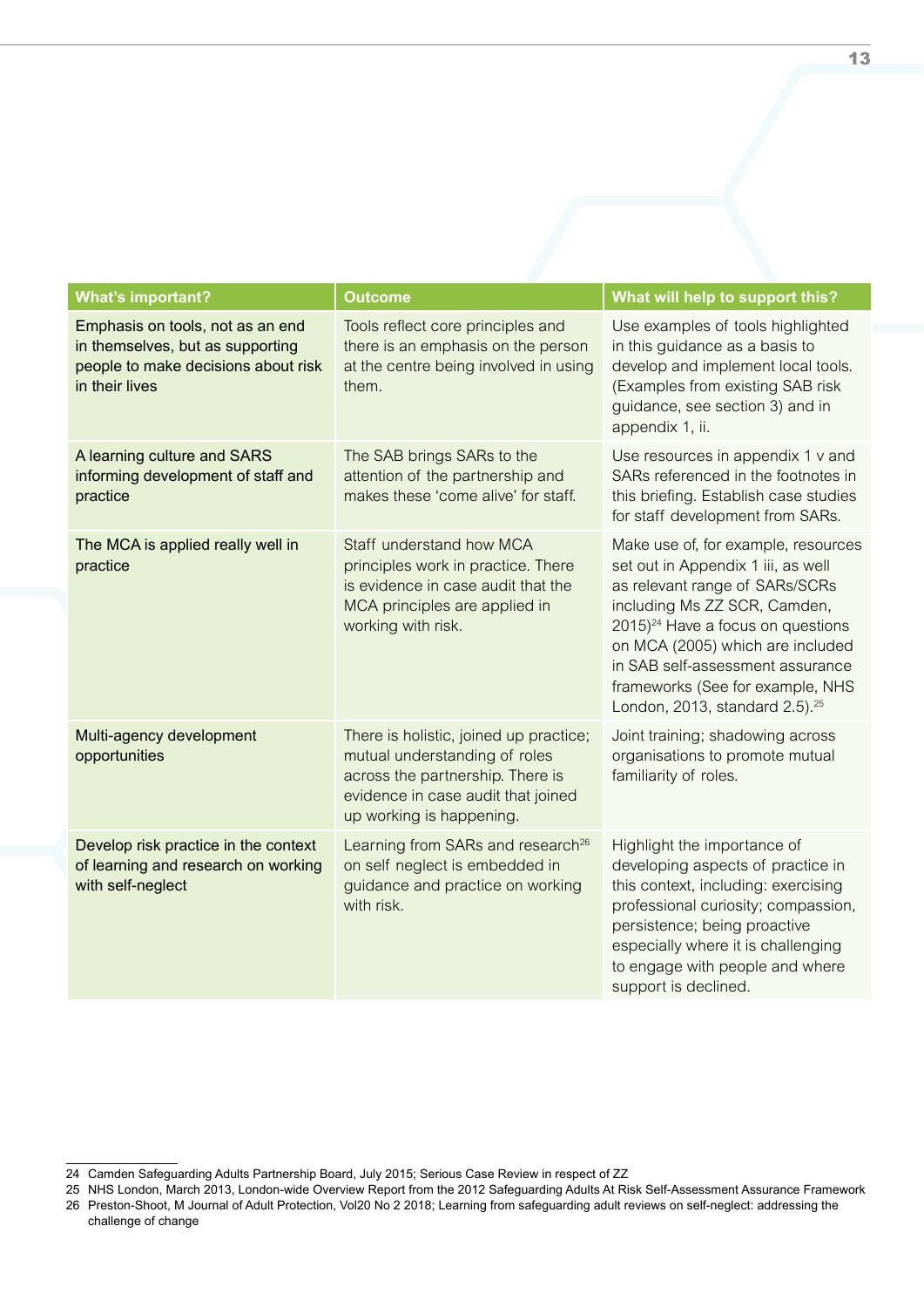## In the context of prevention and early intervention; engaging with people; engaging across the partnership:

| <b>What's important?</b>                                                              | Outcome                                                                                                                                                                          | How to support this?                                                                                                                                                                                                                                                                                                                                                                                                                                                                                                                                                                                                                                                                                                                                                                                    |
|---------------------------------------------------------------------------------------|----------------------------------------------------------------------------------------------------------------------------------------------------------------------------------|---------------------------------------------------------------------------------------------------------------------------------------------------------------------------------------------------------------------------------------------------------------------------------------------------------------------------------------------------------------------------------------------------------------------------------------------------------------------------------------------------------------------------------------------------------------------------------------------------------------------------------------------------------------------------------------------------------------------------------------------------------------------------------------------------------|
| Recognition that prevention is a<br>core aspect of risk work                          | The SAB makes links in its risk<br>guidance to the prevention agenda.<br>It identifies and supports local<br>initiatives that make an effective<br>contribution in this respect. | Recognition of the significance and<br>value of voluntary and community<br>sector partners in prevention and<br>early intervention in risk situations.<br>The partnership supports and<br>values this sector particularly<br>underlining its value as a first<br>point of contact for people and<br>in a position to identify risk and<br>offer support early on before risks<br>escalate.                                                                                                                                                                                                                                                                                                                                                                                                              |
| Involve people in co-producing ways<br>of preventing risk and enhancing<br>resilience | Local communities are engaged in<br>identifying and tackling local issues<br>and the SAB facilitates this and<br>makes links to these.                                           | For example, a publication (Broad,<br>2015) <sup>27</sup> on Local Area Coordination<br>offers individual stories in section<br>3 of the publication and in sections<br>4 and 5 gives examples where<br>councils are taking this agenda<br>forward (for example, Thurrock and<br>Derby). Local area coordination<br>is described as supporting<br>individuals, families and carers<br>to stay strong, connected and to<br>contribute to local communities;<br>reducing demand and dependence<br>on formal services.<br>www.centreforwelfarereform.org/<br>uploads/attachment/463/people-<br>places-possibilities.pdf<br>SAB resource MSP; supporting<br>increased involvement of service<br>$users^{28}$<br>Co-production example - "The<br>Parable of Blobs and Squares"<br>https://vimeo.com/42332617 |

<sup>27</sup> Broad, R, 2015, People, Places, Possibilities; progression in Local Area Coordination in England and Wales. Centre for welfare Reform [www.centreforwelfarereform.org/uploads/attachment/463/people-places-possibilities.pdf](http://www.centreforwelfarereform.org/uploads/attachment/463/people-places-possibilities.pdf)

<sup>28</sup> Droy, R and Lawson, J, December 2017, Making Safeguarding Personal; supporting increased involvement of service users, LGA/ADASS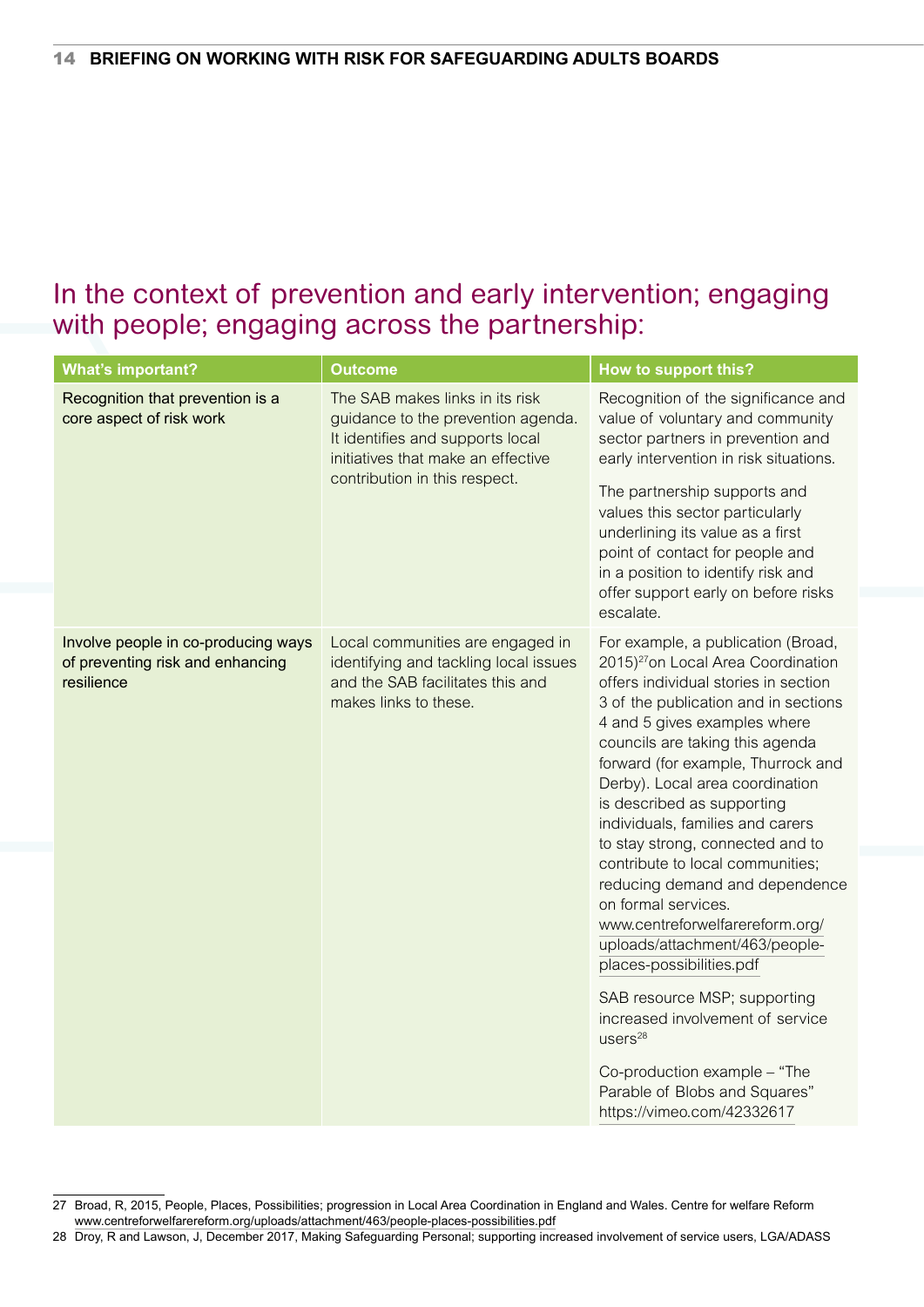| <b>What's important?</b>                                                     | <b>Outcome</b>                                                                                                                                                                                      | How to support this?                                                                                                                                                                                                                                                                                                                                                                                                                                                                                                                                                                                                                                                                                                                                                                                                                                                                                                                                                                                                                                                                                                                                                                    |
|------------------------------------------------------------------------------|-----------------------------------------------------------------------------------------------------------------------------------------------------------------------------------------------------|-----------------------------------------------------------------------------------------------------------------------------------------------------------------------------------------------------------------------------------------------------------------------------------------------------------------------------------------------------------------------------------------------------------------------------------------------------------------------------------------------------------------------------------------------------------------------------------------------------------------------------------------------------------------------------------------------------------------------------------------------------------------------------------------------------------------------------------------------------------------------------------------------------------------------------------------------------------------------------------------------------------------------------------------------------------------------------------------------------------------------------------------------------------------------------------------|
| The importance of developing<br>strengths based approaches and<br>resilience | Members of the SAB hold a<br>shared commitment to this across<br>the partnership and new ways of<br>working are tried out.<br>Tools and guidance emphasise this<br>and it is evidenced in practice. | Make use of resources in appendix<br>1(i,ii,iii,v) in respect of: putting<br>principles into practice (including in<br>relation to the MCA); having person<br>centred conversations.<br>See above (LAC), appendix 1 and<br>SCIE, 2015.29<br>Examples of strengths based<br>approaches are offered in Cooper<br>and White (2017) <sup>30</sup> , including<br>the Signs of Safety Approach<br>(Stanley, 2017) <sup>31</sup> and family group<br>conferencing (Taylor and Tapper,<br>$2017)^{32}$<br>The 'three conversations' model<br>and examples of council areas<br>where this has been implemented<br>is explored in Cole (1 November<br>2016) www.theguardian.com/social-<br>care-network/2016/nov/01/the-<br>three-conversations-model-turning-<br>away-from-long-term-care<br>Guardian newspaper article, The<br>'three conversations' model: turning<br>away from long-term care.<br>The article refers to a 'chief<br>architect' of the three conversations<br>model, Sam Newman, director of<br>consultants Partners for Change,<br>which has worked with a range<br>of councils to put the model into<br>practice. The website offers further<br>insights into the approach. |

<sup>29</sup> SCIE, March 2015, Strengths-based approaches for assessment and eligibility under the Care Act 2014 [www.scie.org.uk/care-act-2014/assessment-and-eligibility/strengths-based-approach/](http://www.scie.org.uk/care-act-2014/assessment-and-eligibility/strengths-based-approach/)

<sup>30</sup> Cooper, A and White E (eds) 2017, Safeguarding Adults under the Care Act, Jessica Kingsley Publishers

<sup>31</sup> Stanley, T, 2017, Working more Reflexively with Risk; Holding Signs of Safety and wellbeing in Mind, in, Cooper, A and White E (eds) Safeguarding Adults under the Care Act, Jessica Kingsley Publishers

<sup>32</sup> Taylor, M and Tapper, L, 2017 Participative Practice and Family Group Conferencing, in, Cooper, A and White E (eds) Safeguarding Adults under the Care Act, Jessica Kingsley Publishers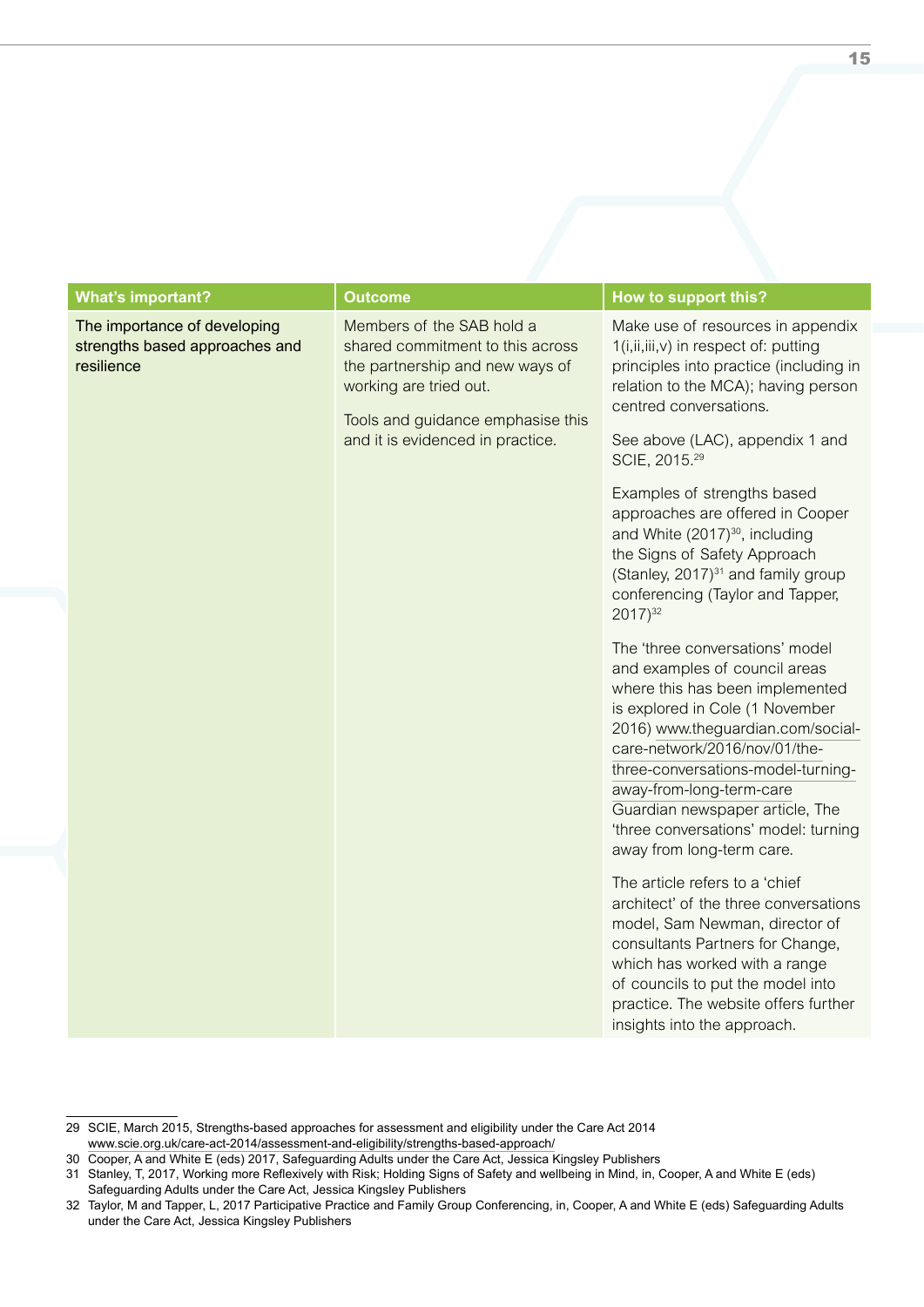| <b>What's important?</b>                                                                   | <b>Outcome</b>                                                                                                                         | How to support this?                                                                                                                                                                                                                                                                                                                                                                  |
|--------------------------------------------------------------------------------------------|----------------------------------------------------------------------------------------------------------------------------------------|---------------------------------------------------------------------------------------------------------------------------------------------------------------------------------------------------------------------------------------------------------------------------------------------------------------------------------------------------------------------------------------|
| Support for people to participate in<br>considering risk in their own lives                | People are supported and<br>empowered in their understanding<br>and management of risk so that<br>they manage risk in their own lives. | Accessible risk assessment<br>tools. For example, as set out in<br>SAB guidance listed in section 3<br>and tools in appendix 1, ii of this<br>briefing.                                                                                                                                                                                                                               |
|                                                                                            |                                                                                                                                        | Effective advice, support and<br>advocacy put in place including<br>providing accessible formats and<br>giving sufficient time for people to<br>participate in a meaningful way.<br>See Lawson, 2017, <sup>33</sup> (developing<br>advocacy and measuring its<br>effectiveness).                                                                                                      |
|                                                                                            |                                                                                                                                        | Being clear about everyone's<br>responsibilities and managing<br>expectations so that outcomes can<br>be negotiated. Links to lessons from<br>SARS and research (appendix 1, v).                                                                                                                                                                                                      |
| Utilising the expertise of family<br>members, carers and service users                     | Families, carers, service users<br>are recognised as experts by<br>experience.                                                         | An emphasis on principles and<br>person centred approaches. See<br>appendix 1i, ii and vi. Including<br>strengths based approaches,,<br>working with the person, identifying<br>their family and social networks,<br>building on and developing these.                                                                                                                                |
| Identification of common ground<br>across sectors as a starting point for<br>risk guidance | There is agreement on shared<br>principles that form a basis for<br>partnership guidance.                                              | See for example CQC fundamental<br>standards. These were offered at<br>the risk workshops (LGA, April/May<br>2018) as an example of the way in<br>which core values (which we hold<br>in common across sectors) can be<br>a starting point for a shared vision<br>and guidance on working with risk.<br>See www.cqc.org.uk/what-we-do/<br>how-we-do-our-job/fundamental-<br>standards |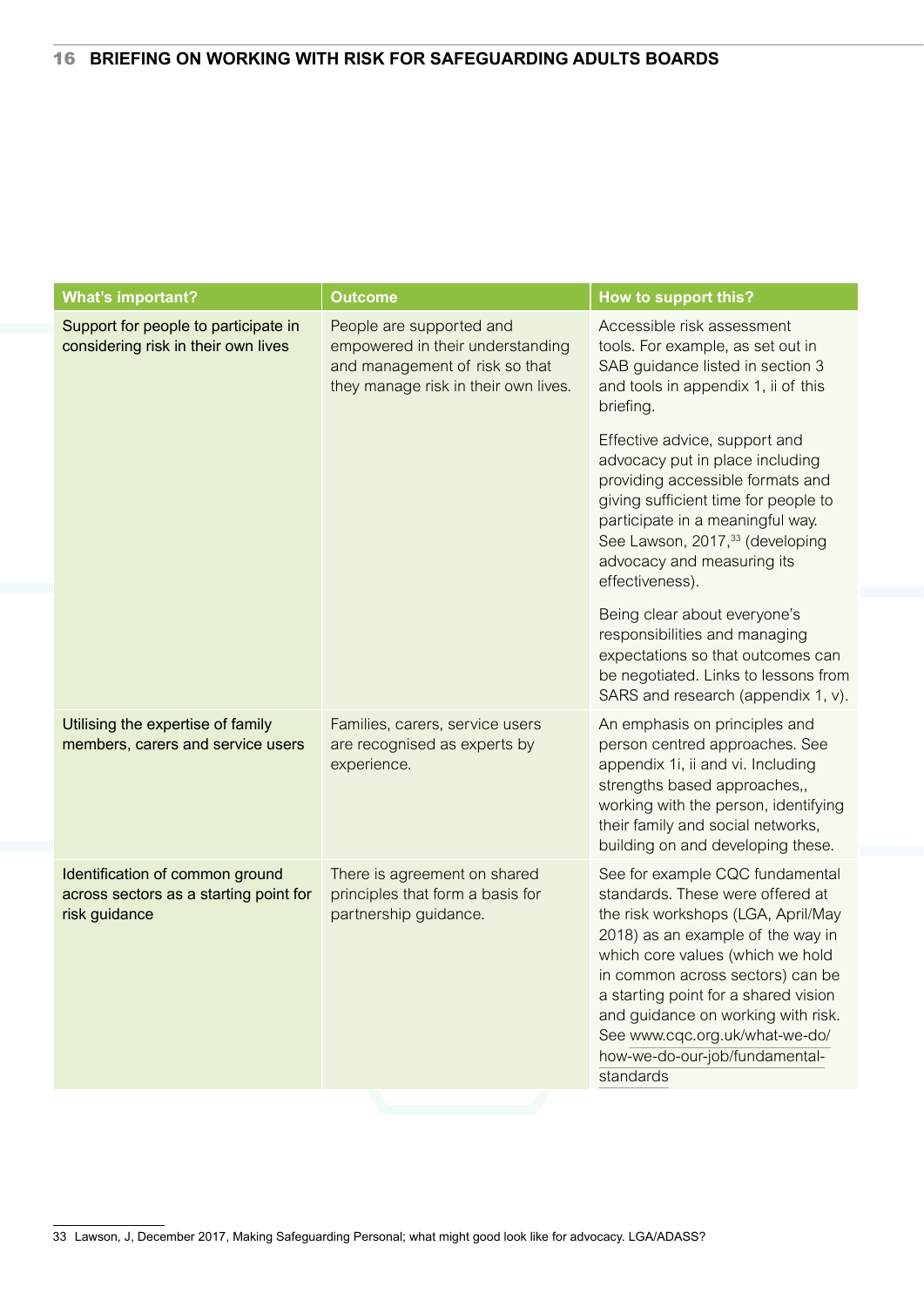| <b>What's important?</b>                                                     | <b>Outcome</b>                                                                                                                                                                                                                                                           | How to support this?                                                                                                                                                                                                                                                                                                                                                                                                                                                                                                             |
|------------------------------------------------------------------------------|--------------------------------------------------------------------------------------------------------------------------------------------------------------------------------------------------------------------------------------------------------------------------|----------------------------------------------------------------------------------------------------------------------------------------------------------------------------------------------------------------------------------------------------------------------------------------------------------------------------------------------------------------------------------------------------------------------------------------------------------------------------------------------------------------------------------|
| Recognition of the added value<br>partnership working brings to risk<br>work | There is clarity about what the<br>benefits of partnership working are,<br>including: mutual understanding<br>of roles/legal options/what each<br>organisation can contribute<br>(including specialisms)/ range of<br>possibilities for engaging with the<br>individual. | Reference to effective examples<br>of partnership working or lessons<br>from SARs. See for example Preston<br>Shoot, 2018 <sup>34</sup><br>Reference to examples of effective<br>multi-agency meetings in high risk<br>cases. For example, an approach<br>to risk enablement panels is offered<br>by Coventry City Council<br>www.coventry.gov.uk/info/158/<br>safeguarding_adults/2785/my_<br>safeguarding_experience is on<br>the Making Safeguarding Personal<br>section of their website and in step<br>with MSP principles. |
| Valuing and including front line staff<br>in provider services               | The SAB can evidence the<br>involvement of providers in joint<br>working with risk because they<br>often know the person best and can<br>gain their trust.                                                                                                               | See appendix 1, ii and v for<br>example.                                                                                                                                                                                                                                                                                                                                                                                                                                                                                         |
|                                                                              |                                                                                                                                                                                                                                                                          |                                                                                                                                                                                                                                                                                                                                                                                                                                                                                                                                  |

<sup>34</sup> Preston-Shoot, M Journal of Adult Protection, Vol20 No 2 2018; Learning from safeguarding adult reviews on self-neglect: addressing the challenge of change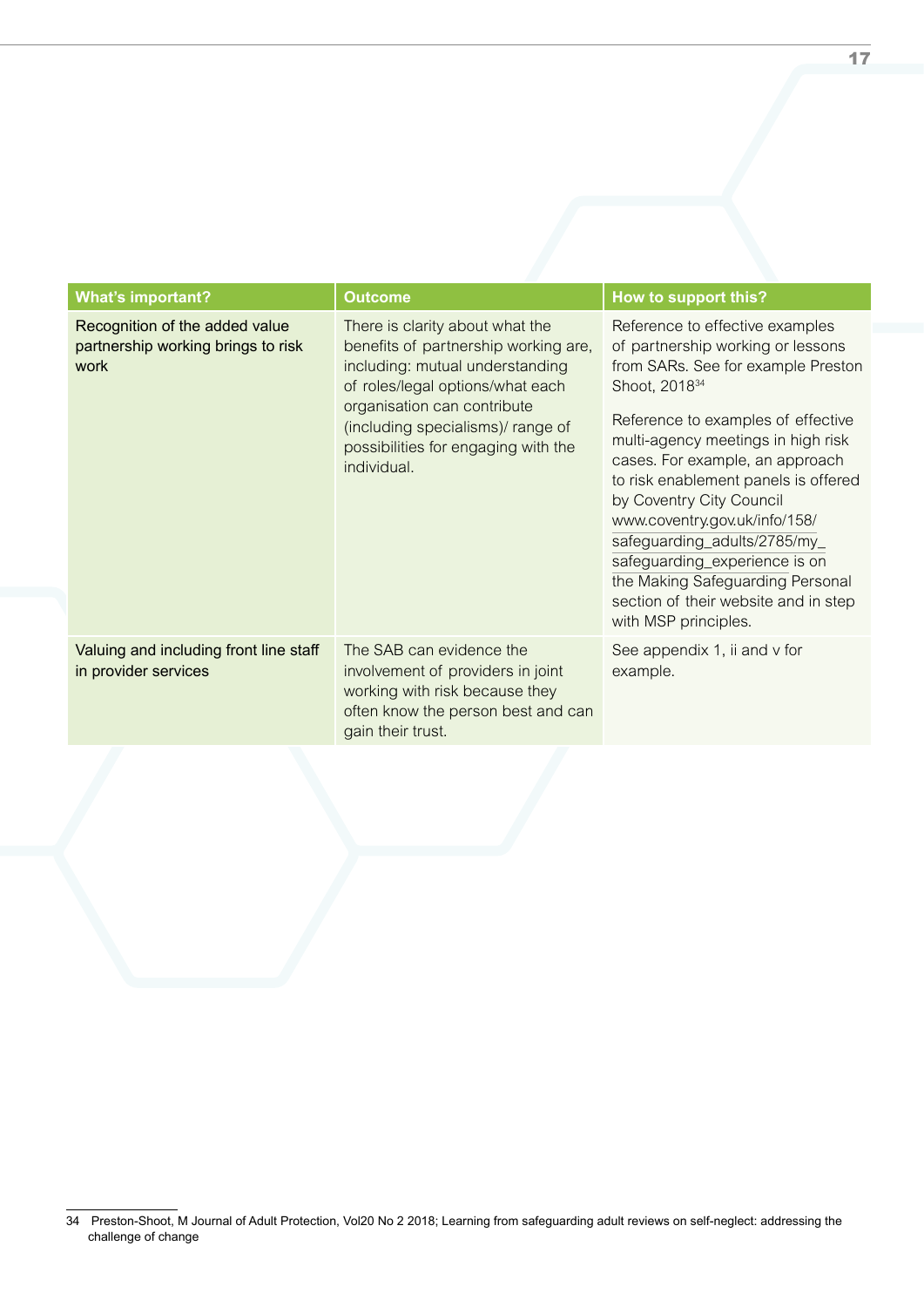## Appendix 1: A range of resources to support SABs/organisations to translate core ingredients for risk guidance into front line practice.

**i) Supporting putting statutory safeguarding adults principles into practice (including an emphasis on wellbeing and person centred practice)**

- Strengths based approaches including: 'Signs of Safety and Wellbeing' practice framework, Dr Tony Stanley<sup>35</sup>
- Guidance published by Think Local Act Personal (TLAP), March 2013. It includes guidance and practice examples to help make the shift to wellbeing and strengths based approaches<sup>36</sup> www.thinklocalactpersonal.org.uk/ Latest/Developing-a-Wellbeing-and-Strengthsbased-Approach-to-Social-Work-Practice-Changing-Culture/
- Partners 4 Change; 3 Conversations Model http://partners4change.co.uk/ helping to deliver on the Care Act (2014).
- Tools from Helen Sanderson Associates are used by some SABs and councils, for example by Solihull SAB. These are set out in the MSP section of their SAB website: [www.ssab.org.uk/](http://www.ssab.org.uk/making-safeguarding.php) [making-safeguarding.php](http://www.ssab.org.uk/making-safeguarding.php). Recognising service users and families as experts by experience and using local private or voluntary and community sector organisations who have developed similar tools may also support similar aims.
- An interactive board game for Safeguarding Adults Boards with a focus on Making Safeguarding Personal and the six statutory safeguarding principles: 'Let's Talk about Risk and Safeguarding'. (Used at the risk workshops (April/May 2018) and available from [www.making-connections.co.uk](http://www.making-connections.co.uk)
- Making it Real: a framework about what good citizen focused personalised care and

support looks like. It is co-produced with people and will help with how to achieve good practice where the person is at the centre. It is based on what people find helpful. [www.](http://www.thinklocalactpersonal.org.uk) [thinklocalactpersonal.org.uk.](http://www.thinklocalactpersonal.org.uk) Updated support, 'Making it Real: how to do personalised care and support', was published by TLAP on this web link in October 2018.

- Making Safeguarding Personal: Support for Safeguarding Adults Boards (2017)<sup>37</sup> contains two tools; one helps translate the six safeguarding adults principles (Department of Health, 2018)<sup>38</sup> in practice (Appendix 3, p. 25) and a tool to support consideration of the balance between wellbeing and safety (at strategic level and in front line practice). See appendix 2 page 22. [www.local.gov.uk/sites/](http://www.local.gov.uk/sites/default/files/documents/25.25%20-%20Chip_MSP%20safeguarding_WEB.PDF) [default/files/documents/25.25%20-%20Chip\\_](http://www.local.gov.uk/sites/default/files/documents/25.25%20-%20Chip_MSP%20safeguarding_WEB.PDF) [MSP%20safeguarding\\_WEB.PDF](http://www.local.gov.uk/sites/default/files/documents/25.25%20-%20Chip_MSP%20safeguarding_WEB.PDF)
- Gloucestershire audio visual (AV) resource (on LGA MSP website) [www.local.gov.uk/topics/](http://www.local.gov.uk/topics/social-care-health-and-integration/adult-social-care/making-safeguarding-personal-audio-visual-resources) [social-care-health-and-integration/adult](http://www.local.gov.uk/topics/social-care-health-and-integration/adult-social-care/making-safeguarding-personal-audio-visual-resources)[social-care/making-safeguarding-personal](http://www.local.gov.uk/topics/social-care-health-and-integration/adult-social-care/making-safeguarding-personal-audio-visual-resources)[audio-visual-resources\)](http://www.local.gov.uk/topics/social-care-health-and-integration/adult-social-care/making-safeguarding-personal-audio-visual-resources) is also a helpful tool to consider what the statutory safeguarding principles mean in practice. The direct link is [www.youtube.com/watch?v=hAh37bBqE9Q](http://www.youtube.com/watch?v=hAh37bBqE9Q)

#### **ii) Person centred conversations: practical support for front line staff**

• West Sussex Council Person Centred Champions Adult Safeguarding Programme in care homes aims: 'to raise awareness of and promote a person-centred approach to safety with 'front line staff', enabling the person being supported to remain in control of their lives and maintain their wellbeing." This can be found in [www.local.gov.uk/making-safeguarding](http://www.local.gov.uk/making-safeguarding-personal-what-might-good-look-health-and-social-care-commissioners-and)[personal-what-might-good-look-health-and](http://www.local.gov.uk/making-safeguarding-personal-what-might-good-look-health-and-social-care-commissioners-and)[social-care-commissioners-and](http://www.local.gov.uk/making-safeguarding-personal-what-might-good-look-health-and-social-care-commissioners-and) (Appendix 5).

<sup>35</sup> Stanley, T, 2017, Working more Reflexively with Risk; Holding Signs of Safety and wellbeing in Mind, in, Cooper, A and White E (eds) Safeguarding Adults under the Care Act, Jessica Kingsley Publishers

<sup>36</sup> Gollins, T et al March 2016, Developing a Wellbeing and Strengths-based Approach to Social Work Practice: Changing Culture, Think Local Act Personal

<sup>37</sup> [www.local.gov.uk/making-safeguarding-personal-safeguarding](http://www.local.gov.uk/making-safeguarding-personal-safeguarding-adults-boards)[adults-boards](http://www.local.gov.uk/making-safeguarding-personal-safeguarding-adults-boards)

<sup>38</sup> Department of Health, 2018 Care and Support Statutory Guidance, Chapter 14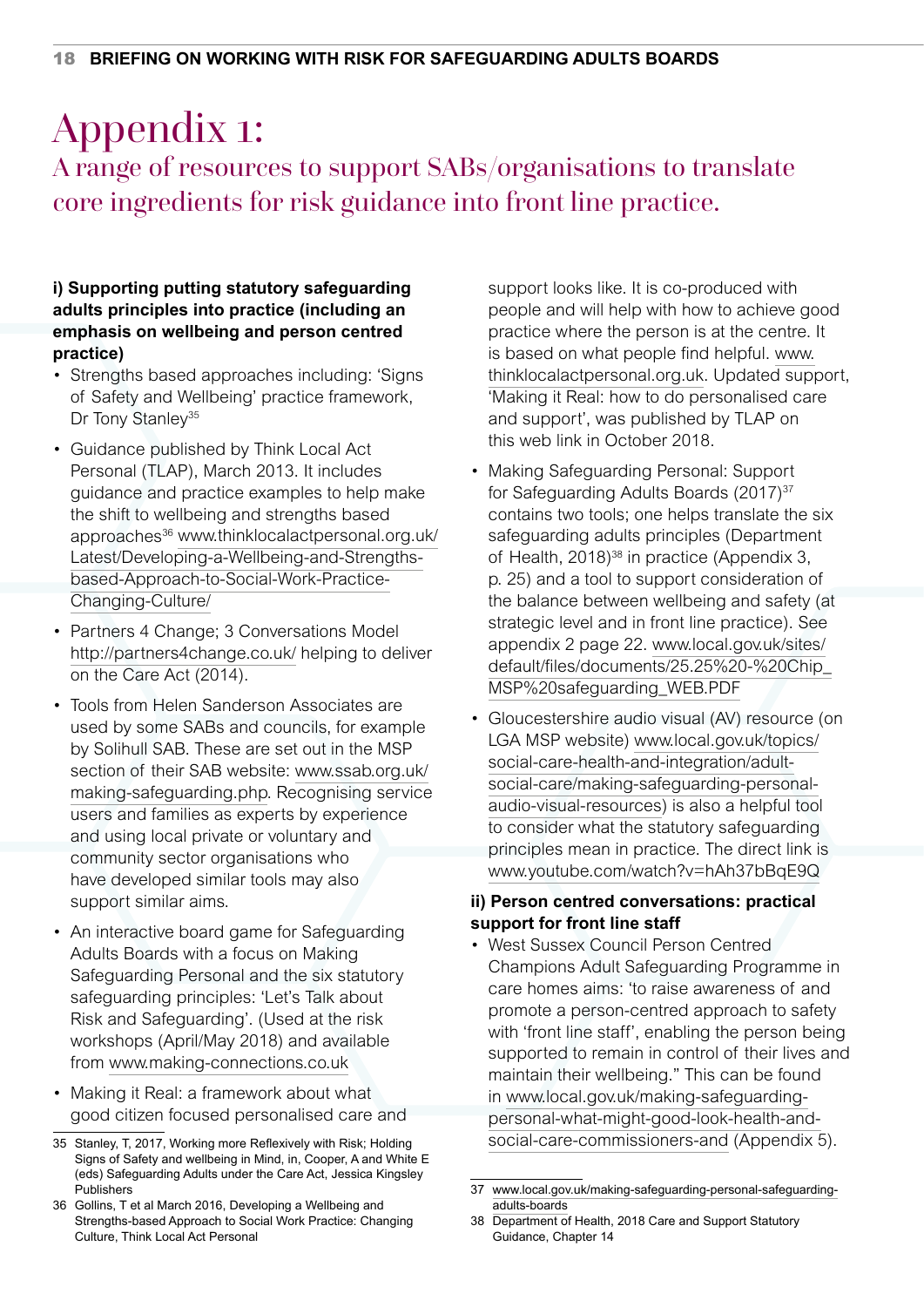- This Programme has developed prompts to support staff to have conversations about what's important to and for people. It collated these prompts (contributed by front line staff) and used them to produce 'Fink Cards' [http://finkcards.](http://finkcards.co.uk) [co.uk.](http://finkcards.co.uk) These are conversation cards that are used to support all front line care staff to talk about: feeling safe; wellbeing; different times of the day and night; relationships; and leisure.
- A supported decision tool is included in Independence, Choice and Risk: a Guide to Supported Decision Making (Appendix A, Department of Health, May, 2007). This tool is designed to guide and record the discussion when a person's choices involve an element of risk. It can be completed by the practitioner with the person or by the person themselves with any necessary support. It is important that the person has as much information as possible (in an appropriate form) and understands any consequences, to enable them to make good decisions. The tool can be adapted for use within existing needs assessment, care planning and social work processes. http://webarchive. nationalarchives.gov.uk/20130105035347/http:// www.dh.gov.uk/prod\_consum\_dh/groups/dh\_ digitalassets/@dh/@en/documents/digitalasset/ dh\_074775.pdf

#### **iii) In support of Mental Capacity Act principles and best practice**

- The judgement regarding Peggy Ross vs Cardiff Court of Protection helps explain MCA principles and person centred risk assessment, including looking at benefits as well as harms in making decisions. [www.scie.](http://www.scie.org.uk/publications/adultsafeguardinglondon/files/courtofprotectioncardiffcouncivpeggyross.pdf?res=true) [org.uk/publications/adultsafeguardinglondon/](http://www.scie.org.uk/publications/adultsafeguardinglondon/files/courtofprotectioncardiffcouncivpeggyross.pdf?res=true) [files/courtofprotectioncardiffcouncivpeggyross.](http://www.scie.org.uk/publications/adultsafeguardinglondon/files/courtofprotectioncardiffcouncivpeggyross.pdf?res=true) [pdf?res=true](http://www.scie.org.uk/publications/adultsafeguardinglondon/files/courtofprotectioncardiffcouncivpeggyross.pdf?res=true)
- AV resources on the LGA MSP website include one on application of the MCA principles [www.local.gov.uk/topics/social-care-health](http://www.local.gov.uk/topics/social-care-health-and-integration/adult-social-care/making-safeguarding-personal-audio-visual-resources)[and-integration/adult-social-care/making](http://www.local.gov.uk/topics/social-care-health-and-integration/adult-social-care/making-safeguarding-personal-audio-visual-resources)[safeguarding-personal-audio-visual-resources](http://www.local.gov.uk/topics/social-care-health-and-integration/adult-social-care/making-safeguarding-personal-audio-visual-resources)

#### **iv) Finding common ground in fundamental values**

• For example, CQC fundamental standards. These were offered at the risk workshops (LGA, April/May 2018) as an example of the way in which core values (which we hold in common across sectors) can be a starting point for a shared vision and guidance on working with risk [www.cqc.org.uk/what-we-do/how-we-do-our-job/](http://www.cqc.org.uk/what-we-do/how-we-do-our-job/fundamental-standards) [fundamental-standards](http://www.cqc.org.uk/what-we-do/how-we-do-our-job/fundamental-standards).

#### **v) Supporting development of practice through case studies and research**

- Use of relevant SARs as case studies to support evidence based practice, including making use of the SAR library which is on the SCIE website https://www.scie.org.uk/safeguarding/adults/ reviews/library/project
- Case study illustrating the need to consider a balance between choice and protection (contributed by Dudley Council Trading Standards Department). [www.local.gov.uk/our](http://www.local.gov.uk/our-support/our-improvement-offer/care-and-health-improvement/making-safeguarding-personal/working-risk)[support/our-improvement-offer/care-and-health](http://www.local.gov.uk/our-support/our-improvement-offer/care-and-health-improvement/making-safeguarding-personal/working-risk)[improvement/making-safeguarding-personal/](http://www.local.gov.uk/our-support/our-improvement-offer/care-and-health-improvement/making-safeguarding-personal/working-risk) [working-risk](http://www.local.gov.uk/our-support/our-improvement-offer/care-and-health-improvement/making-safeguarding-personal/working-risk)

#### **vi) Involving service users in developing guidance and practice**

- Refer to Making Safeguarding Personal, Supporting increased involvement of service users with SABs [www.local.gov.uk/sites/default/](http://www.local.gov.uk/sites/default/files/documents/25%2026%20-%20Chip_MSP%20Safeguarding%20Adults%20Boards_WEB.PDF) [files/documents/25%2026%20-%20Chip\\_](http://www.local.gov.uk/sites/default/files/documents/25%2026%20-%20Chip_MSP%20Safeguarding%20Adults%20Boards_WEB.PDF) [MSP%20Safeguarding%20Adults%20Boards\\_](http://www.local.gov.uk/sites/default/files/documents/25%2026%20-%20Chip_MSP%20Safeguarding%20Adults%20Boards_WEB.PDF) [WEB.PDF](http://www.local.gov.uk/sites/default/files/documents/25%2026%20-%20Chip_MSP%20Safeguarding%20Adults%20Boards_WEB.PDF)
- Co-production example "The Parable of Blobs and Squares"<https://vimeo.com/42332617>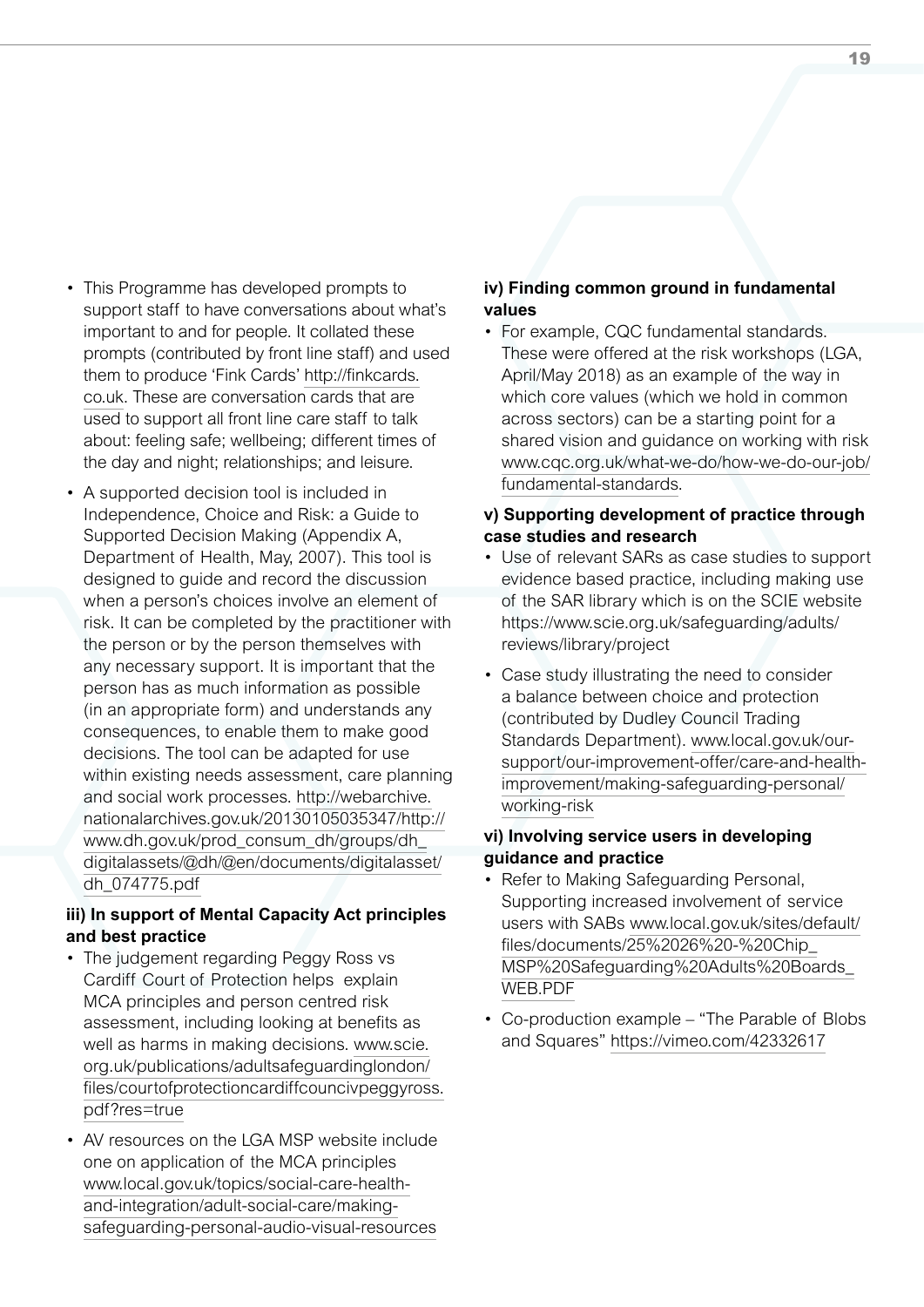## Appendix 2

## Mind map

The mind map available on the LGA website alongside this briefing [www.local.gov.uk/our](http://www.local.gov.uk/our-support/our-improvement-offer/care-and-health-improvement/making-safeguarding-personal/working-risk)[support/our-improvement-offer/care-and-health](http://www.local.gov.uk/our-support/our-improvement-offer/care-and-health-improvement/making-safeguarding-personal/working-risk)[improvement/making-safeguarding-personal/](http://www.local.gov.uk/our-support/our-improvement-offer/care-and-health-improvement/making-safeguarding-personal/working-risk) [working-risk](http://www.local.gov.uk/our-support/our-improvement-offer/care-and-health-improvement/making-safeguarding-personal/working-risk) is compiled directly from mind maps produced by groups (in their own words) at the Making Safeguarding Personal and Working with Risk workshops in April /May 2018 (LGA/ADASS, in collaboration with Making Connections, Isle of Wight Ltd).

The purpose of this is as a tool for SABs to 'hear' what people said at the workshops and then to use it to inform what the SAB needs to do. SABs should look at the four headings in this briefing and consider local priorities. Using what was said (in the way it was said) at the workshops, at a SAB meeting or development day may help to inform those local priorities.

The mind map is provided in PowerPoint format to facilitate its use with SABs and to offer an accessible view in larger print.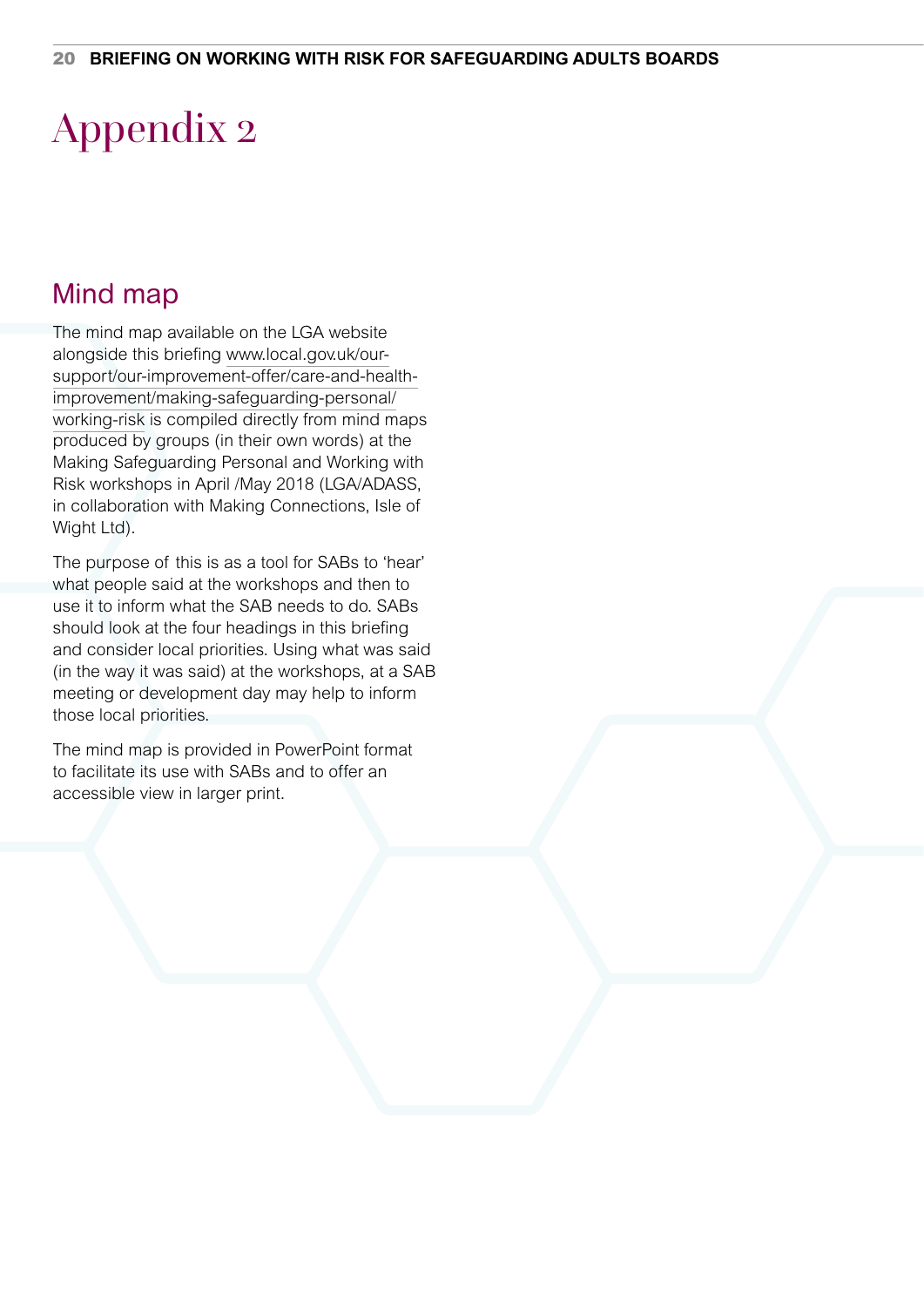## Acknowledgements

#### **Jane Hughes**

Managing Director, Making Connections, Isle of Wight Ltd

Jane facilitated the workshops on which this paper is based and offered significant input and guidance on content of the paper.

#### **Les DuBock**

Administrator, Making Connections IOW Ltd [www.making-connections.co.uk](http://www.making-connections.co.uk) administrator for the workshops.

Jane and Les compiled the Mind Map that sits alongside this paper (referenced in appendix 2).

#### **Dr Adi Cooper OBE**

Care and Health Improvement Programme, editorial support.

Thanks to the following who gave valuable feedback on the draft briefing paper:

### **Ingrid Cruickshank**

Detective Chief Inspector, Metropolitan Police

**Christine Dyson** NHS Islington CCG

#### **David Gray**

Head of Adult Safeguarding, Birmingham City Council and Birmingham Safeguarding Adults Board

#### **Esi Hardy**

Managing Director and owner of Celebrating Disability [www.celebratingdisability.co.uk](http://www.celebratingdisability.co.uk)

#### **Susan Walton**

Business Manager, Solihull Safeguarding Adults Board

#### **Emily White**

Head of Registration, Care Quality Commission, North

## Author

**Jane Lawson** on behalf of ADASS and LGA